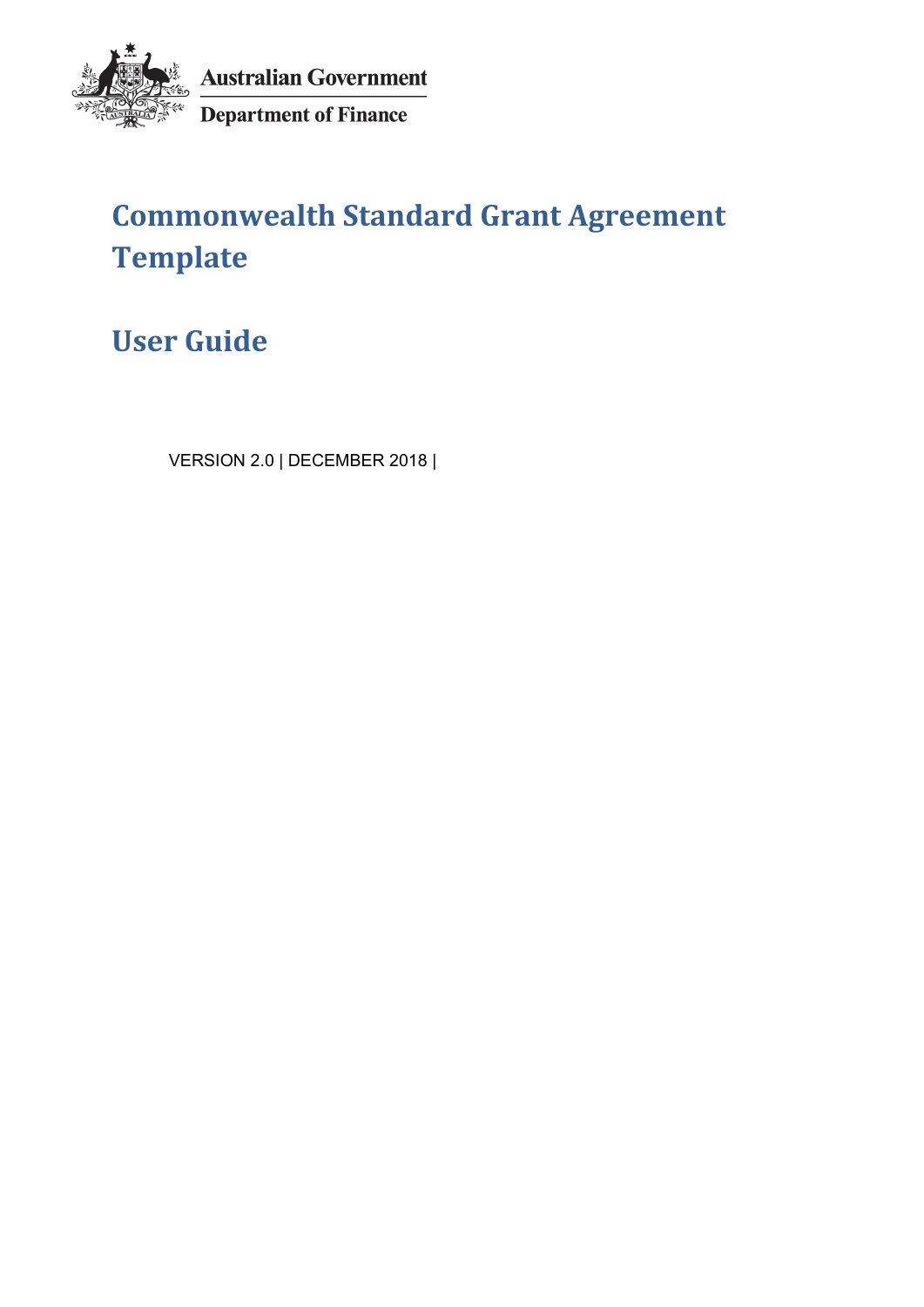| <b>Table of Contents</b>                                         |  |
|------------------------------------------------------------------|--|
|                                                                  |  |
|                                                                  |  |
|                                                                  |  |
|                                                                  |  |
|                                                                  |  |
|                                                                  |  |
|                                                                  |  |
| 1.1                                                              |  |
| 1.2                                                              |  |
| 1.3                                                              |  |
|                                                                  |  |
| 2.1                                                              |  |
| 2.2                                                              |  |
| 2.3                                                              |  |
| 2.4                                                              |  |
| 2.5                                                              |  |
| 2.6                                                              |  |
| 2.7                                                              |  |
|                                                                  |  |
|                                                                  |  |
| 5. Part 5: Commonwealth Standard Grant Conditions (Schedule 1)19 |  |
| 5.1                                                              |  |
| 5.2                                                              |  |
| 5.3                                                              |  |
| 5.4                                                              |  |
| 5.5                                                              |  |
| 5.6                                                              |  |
| 5.7                                                              |  |
|                                                                  |  |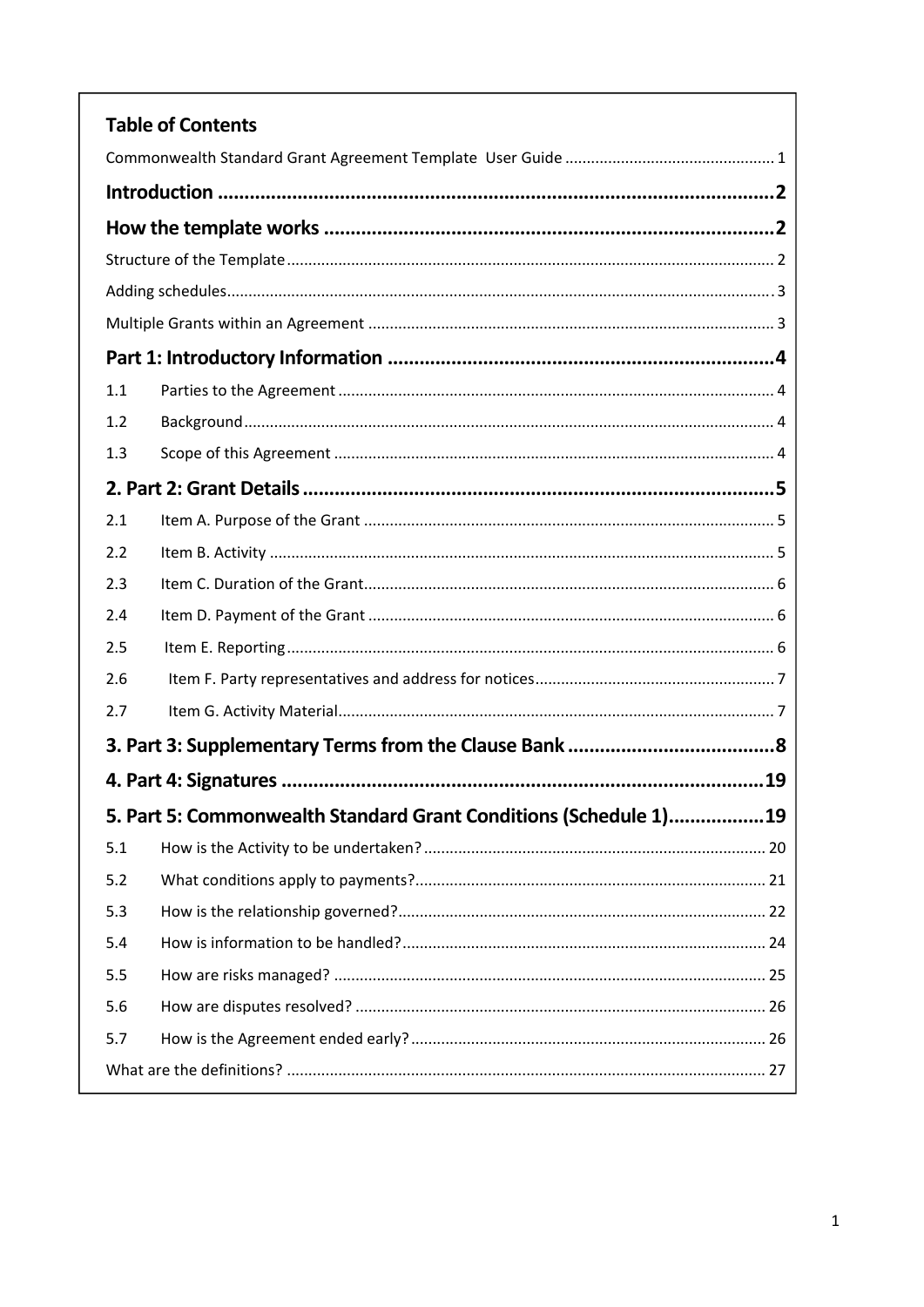# **Introduction**

- 1. Similar to the Simple (previously known as Low Risk) user guide, this user guide is designed to assist you to use the Commonwealth Standard Grant Agreement Template (the template). This user guide must be read in conjunction with the template, which is available on the Department of Finance website http://www.finance.gov.au/.
- 2. Questions relating to the user guide or the template can be sent via email to grants@finance.gov.au.

# **How the template works**

- 3. This part explains the template section‐by‐section and provides guidance on how to use the template.
- 4. The template is designed to be used for a range of common grants administered across the Australian Government.
- 5. It has been drafted with interchangeable Standard Grant Conditions (SGCs), which can be substituted where an alternative option is offered, and includes a Clause Bank with additional optional Supplementary Terms. These Supplementary Terms can be included in the Agreement where necessary or appropriate.
- 6. To ensure consistency, only add, amend or substitute content where the template indicates.
- 7. Do not re-order or remove any sections of the template, except where indicated.
- 8. If other amendments to the template are required for a particular grant, you should consider whether the Standard Grant Agreement Template is appropriate.

#### **Structure of the Template**

- 9. Once the template has been completed and signed by both Parties, five parts will form the Agreement between the Commonwealth and the Grantee:
- 10. **Part 1:** The **introductory information** sets out details of who is entering into the Agreement (the Parties involved) and explains the nature and structure of the Agreement.
- 11. **Part 2:** The **Grant Details** describe the purpose of the Grant, the details of the Activity to be undertaken and the payments to be made as well as other critical information that apply to the Activity.
- 12. You enter the specific details of the particular Grant into the Grant Details. The Grant Details comprise the following:
	- A. Purpose of the Grant
	- B. Activity
	- C. Duration of the Grant
	- D. Payment of the Grant
	- E. Reporting
	- F. Party Representatives and address for notices
	- G. Activity Material.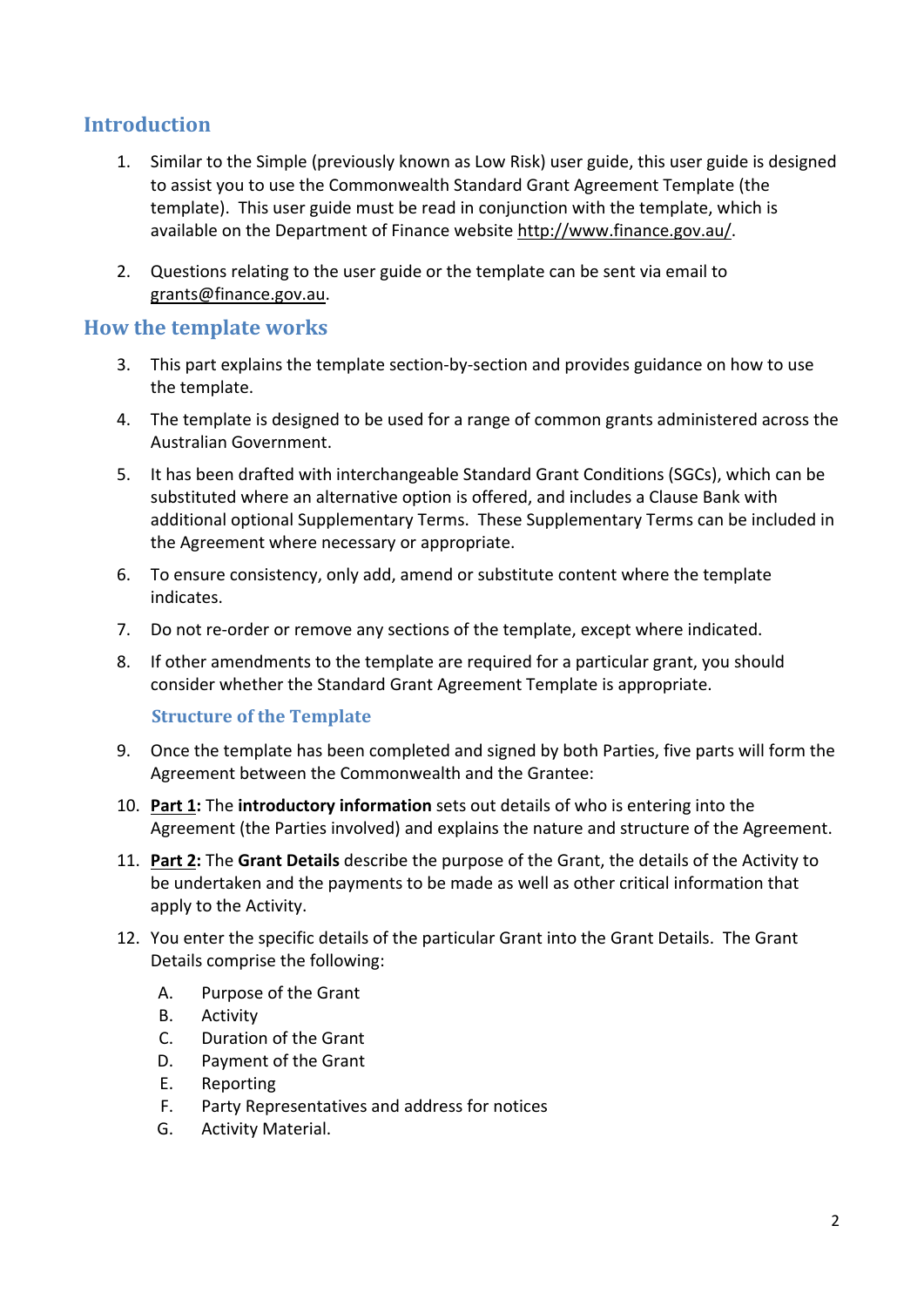- 13. **Part 3**: The **Supplementary Terms** component is an optional component of the template which allows you to draw additional grant conditions from the accompanying Clause Bank. The Supplementary Terms address some of the more common issues which are not covered by the SGCs. For many Agreements, there may not be a need to include Supplementary Terms, but for some Agreements, it may be appropriate to include one or more of the Supplementary Terms. You should carefully consider whether to include a Supplementary Term and only include those terms that are essential to the management of the Grant. Other than as indicated, you cannot amend or insert your own Supplementary Terms.
- 14. **Part 4:** The **Signatures Page** is where the Commonwealth and the Grantee execute the Agreement.
- 15. **Part 5:** The **Standard Grant Conditions** (SGCs) define the standard rights and obligations that apply to the Agreement. These conditions cannot be changed. A number of the SGCs provide Alternative Options to the default Condition which allows the Commonwealth to impose more specific obligations on the Grantee. Note: if any Supplementary Terms have been included from the Clause Bank, these will take priority over the SGCs.

## **Adding schedules**

- 16. For straightforward Grants, all the details of the Activity should be contained in the Grant Details section of the template. However, for larger or more complicated Grants, it may be necessary to include information, which does not readily fit within the Grant Details section of the template, as additional schedules. For example, where a Grant extends over a number of years and involves milestones or periodic reporting, you should include any reporting templates which the Grantee will be required to use as schedules.
- 17. Additional information relating to the Activity should be included as additional schedules at the end of the Agreement. You should be careful to ensure any schedules are properly referenced in the Grant Details (e.g. item 'B. Activity' and item 'E. Reporting') and update the contents page accordingly.

#### **Multiple Grants within an Agreement**

- 18. The template has been designed to accommodate more than one Grant under a single Agreement. This can be achieved by preparing a separate Grant Details page (with any Supplementary Terms if necessary) for each Grant.
- 19. Including multiple Grants in a single Agreement may affect the risk of the Agreement overall. Where multiple Grants are included under a single Agreement you should assess whether the template is the appropriate document to be used or whether a different agreement is appropriate.
- 20. Where multiple Grants are included under one Agreement, each Grant must be between the same Parties. The Grantee must be the same legal entity (e.g. the same ABN and ACN) and the same entity representing the Commonwealth, should be providing the Grants.
- 21. Where an additional Grant is added to an existing Agreement, the new Grant Details should be treated as a variation to the original Agreement.
- 22. Managing multiple Grants within a single Agreement will require additional oversight. Each Grant (and each Activity) should be actively managed, as there may be an increased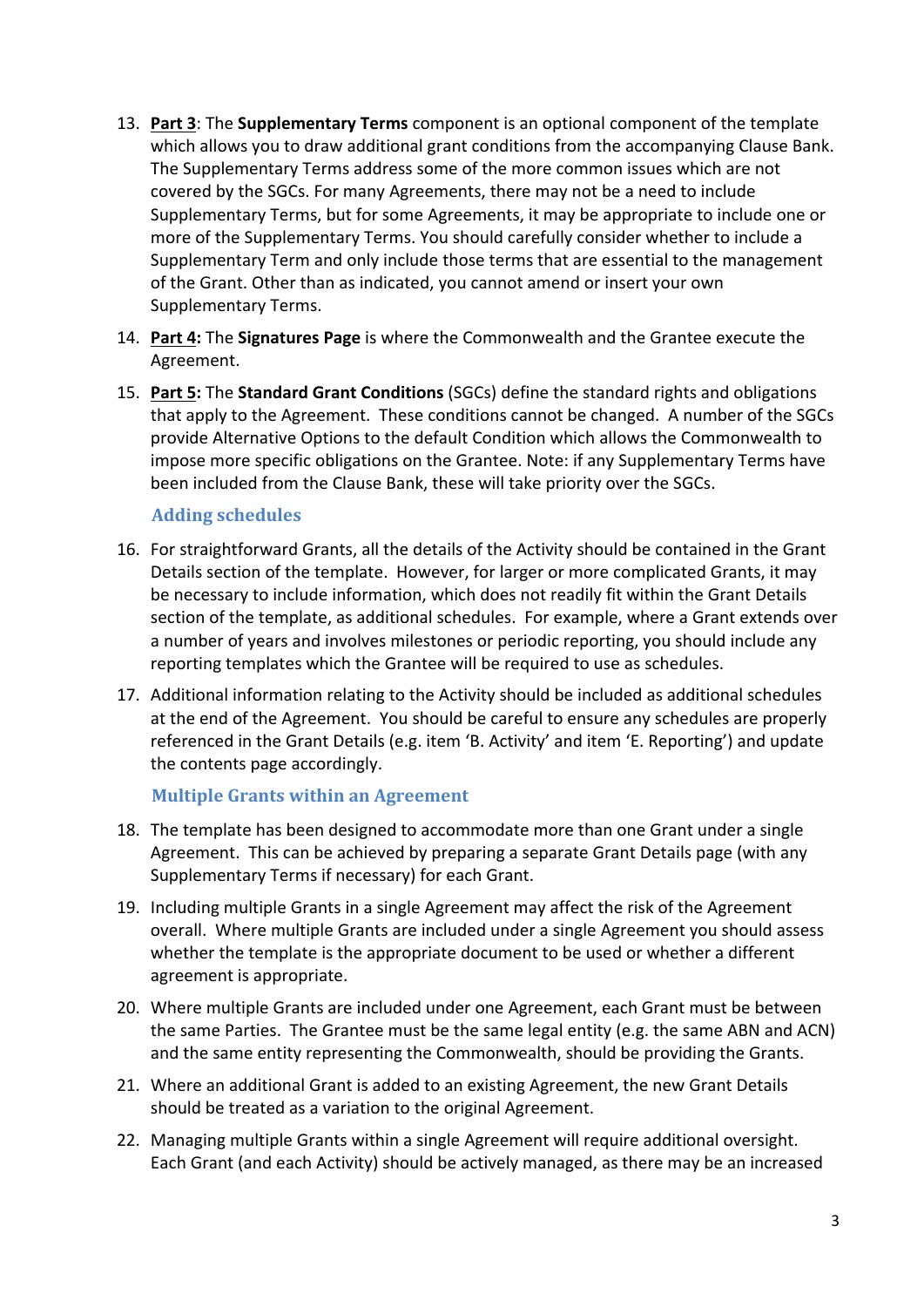risk of issues being overlooked or 'merged' across separate Grants. The governance capacity of your entity and the Grantee should be considered before incorporating multiple Grants within a single Agreement.

# **Part 1: Introductory Information**

## **1.1 Parties to the Agreement**

23. The 'Parties to the Agreement' section is where you enter the details of the Grantee and your entity (representing the Commonwealth) in the highlighted sections of the template.

#### **The Grantee**

- 21. You must include the full legal name of the Grantee, their registered address and Australian Business Number (ABN) (if applicable). You should confirm that this information is correct by searching the relevant databases. In particular, www.business.gov.au for company and business names and www.abr.business.gov.au for ABNs.
- 22. It may not be necessary to include all the information provided for in the template. For example, individuals may not have a trading or business name or fax number. However, you should include enough information so that the Grantee is identifiable.

*IMPORTANT: If the Grantee is the Trustee of a Trust you should include Supplementary Term CB12. See part 3 of the user guide for more information.* 

#### **The Commonwealth**

23. This is where you provide the details of your entity. You should include all the information requested here.

#### 1.2 **Background**

- 24. The background gives a short summary of what each Party to the Agreement is agreeing to. The Commonwealth (represented by your entity) is agreeing to assist the Grantee to undertake the Activity in accordance with the Agreement. The Grantee is agreeing to use the Grant and undertake the Activity in accordance with the Agreement.
- 25. When describing the Grant Activity, it is important that each Activity is drafted consistent with the terms of the Purpose of the Grant (Item A of the Grant Details). This will ensure that clause 13.4 (option 2) of the SGCs is able to be invoked if it is found that the Activity is failing to satisfy the purpose of the Grant.
- 26. Although the background describes 'the Grant' and 'the Activity', the template has been designed to accommodate multiple Grants to the same Grantee within the Agreement.

#### **1.3 Scope of this Agreement**

- 27. This section lists all the different documents that form the Agreement. Importantly, some documents may form part of the Agreement because you add them. Any documents that form part of the Agreement, for example, reporting templates, must be referred to, or incorporated, in the Grant Details.
- 28. The hierarchy of the documents tells you which document will take priority if there are inconsistencies or ambiguities between different parts of the Agreement. The Supplementary Terms take priority over the SGCs.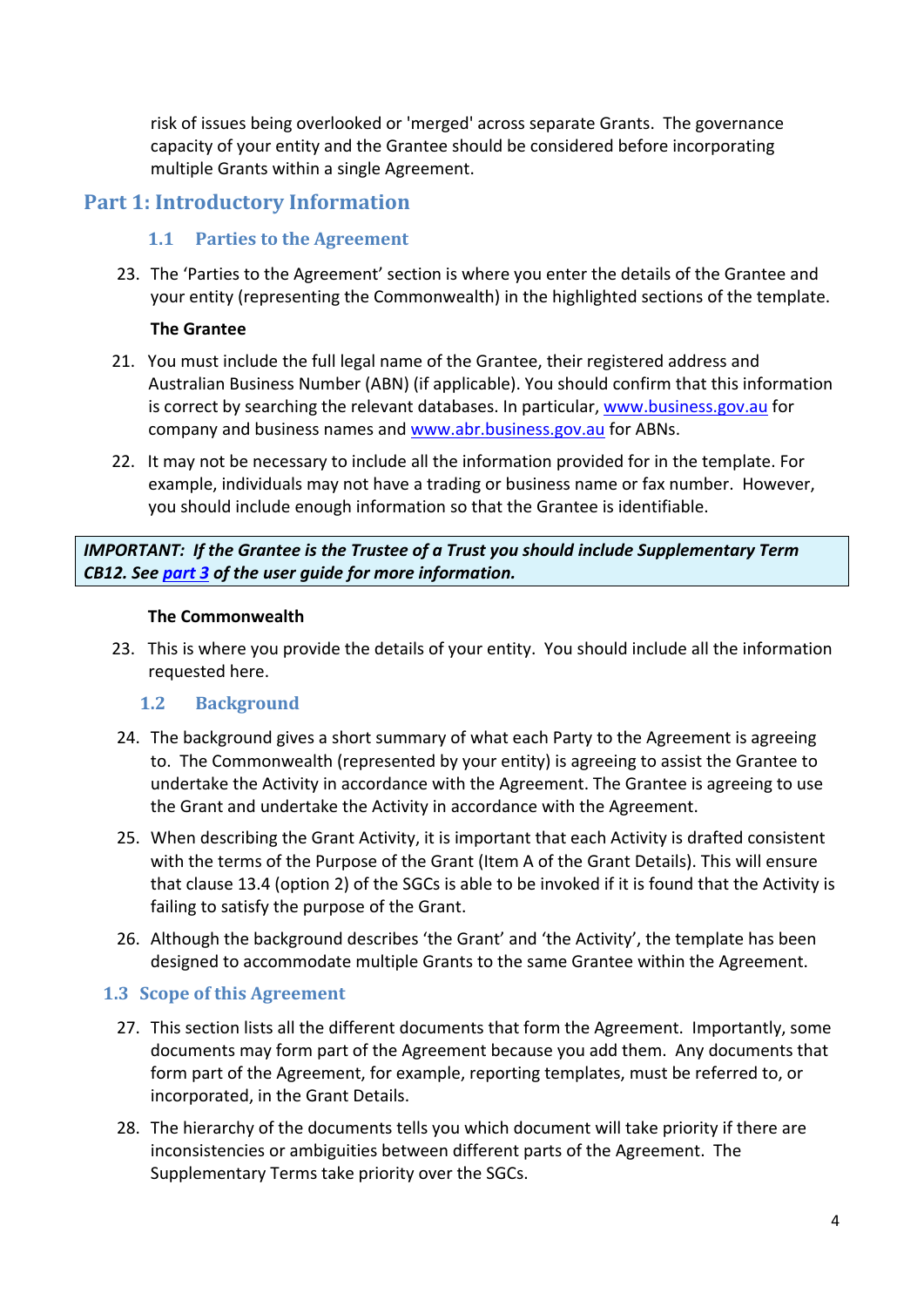*IMPORTANT: You should only add documents to the Agreement that are necessary to enable the Grantee to undertake the Activity. For example, any reporting templates that the Grantee is to use should be referred to in the Grant Details at item 'E. Reporting' and then attached to the Agreement as a schedule.*

29. Only documents in the Agreement, or incorporated by reference, form part of the Agreement. This means that all other things, such as written proposals, email exchanges, or conversations before the Agreement was signed, may not form part of the Agreement. You should therefore ensure that the Grant Details are clear and contain all information necessary for the Activity to be undertaken.

# **2. Part 2: Grant Details**

- 30. The Grant Details are where you include the information that relates to a particular Grant. This includes a description of the purpose of the Grant, details of the Activity/ies the Grantee must perform, and any related payment details and reporting requirements. It also includes the contact details of the Commonwealth's and the Grantee's representatives who will be responsible for managing the Grant on a day‐to‐day basis.
- 31. You can amend the details under the various item headings in the Grant Details to suit your particular Grant and the Activity. However, you must not amend or delete any of the item headings, as they relate to definitions in the SGCs and are referenced throughout the Agreement.

#### **2.1 Item A. Purpose of the Grant**

- 32. In this section you should include a brief description of the aims and/or objectives of the Grant. This provides context for the Grant and the Activity. You don't need to include details of the specific Activity here as this will be covered in the next section.
- 33. It is likely that any related grant opportunity or program guidelines will contain a description of the purpose of the Grant or grant opportunity or program. All Grants under a grant opportunity or program may have the same or similar detail in this section. Make sure that the description here is consistent with any published grant opportunity or program guidelines.

#### **2.2 Item B. Activity**

- 34. In this section you should provide a detailed description of the particular Activity/ies that the Grantee must undertake. You should be as comprehensive and precise as is necessary to ensure that both Parties have a clear and agreed understanding of the Activity. A useful test is to consider whether someone who is not familiar with the Grant, your entity or the Grantee could read this section and understand the Activity and what is required. This section will be the main reference tool if any issues arise as to whether or not the Activity has been properly undertaken and successfully completed.
- 35. Where necessary, you should also provide details of anything that is specifically **not** part of the Activity and therefore not covered by the Grant.
- 36. If the Activity involves preparing reports you should refer to them here. However, do not include the specific details of any reports. The actual content of reports should be included at Item E. Reporting.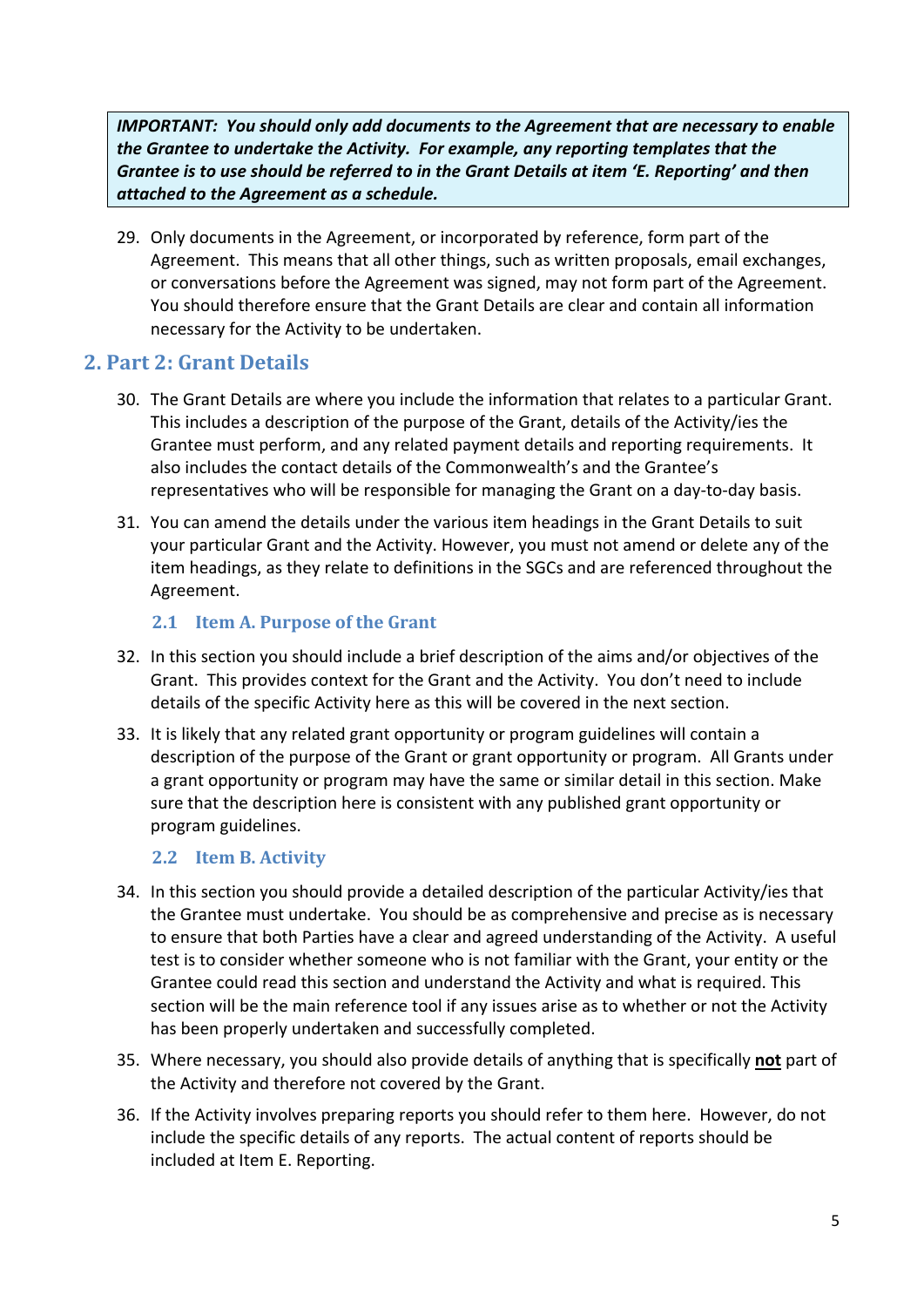## **2.3 Item C. Duration of the Grant**

- 37. In this section you should indicate the date the Activity will start and end (the Activity Completion Date) and when the Agreement will end (the Agreement End Date). Note these could be specified events.
- 38. Be sure you leave enough time between the Activity Completion Date and the Agreement End Date to allow for anything the Grantee is required to do as part of the Activity, including the preparation and submission of any final reports required under Item B. Activity and Item E. Reporting.
- 39. This section also contains a schedule for relevant milestones. If the Grant is to be paid by way of progress payments which are tied to completion of milestones, these milestones should be reflected here and clearly described.

#### **2.4 Item D. Payment of the Grant**

- 40. In this section you should include all details regarding payment of the Grant. This includes the amount of the Grant and the form and timing of payments (such as instalments and linking payments to the achievement of milestones) and whether or not Goods and Services Tax (GST) is payable on the Grant. If applicable, you may wish to specify whether interest can or cannot be earned on the Grant. If you do allow interest to be earned on the Grant, you should also consider whether to include the optional text at the definition of 'Grant' at SGC 22 that the Grant includes interest earned by the Grantee on the money.
- 41. If possible, you should include the details of the bank account into which payments will be made to avoid any confusion when it comes time to make a payment. The Grantee does **not** need to open a separate bank account specifically for the Grant unless Alternative Option 2 to SGC 2 has been selected to require the Grantee to establish a bank account solely for the purposes of the Activity and separate from the Grantee's other operational accounts.
- 42. If you have selected the Alternative Option to SGC 9 that provides for the Commonwealth to issue the Grantee with a Recipient Created Tax Invoice (RCTI) for any taxable supply, you should specify any administrative requirements around RCTI here.
- 43. You should include any invoicing information required for the payment of the Grant. This includes all the requirements for an invoice to be a 'tax invoice' for the purposes of the GST legislation for taxable supplies made under the Agreement. Questions regarding the treatment of GST in relation to any payments being made under the Agreement should be directed to the chief financial officer unit within your entity or the Australian Taxation Office.

# **2.5 Item E. Reporting**

- 44. In this section you should specify any reporting requirements in relation to the Grant. Reports should focus on the performance of the Activity and its outcomes. In some situations, you may require additional information to be provided by the Grantee, such as data showing the outcomes of the Activity.
- 45. You should carefully consider what data and reporting you require the Grantee to provide. While you should ensure that the Grantee is providing sufficient information to enable you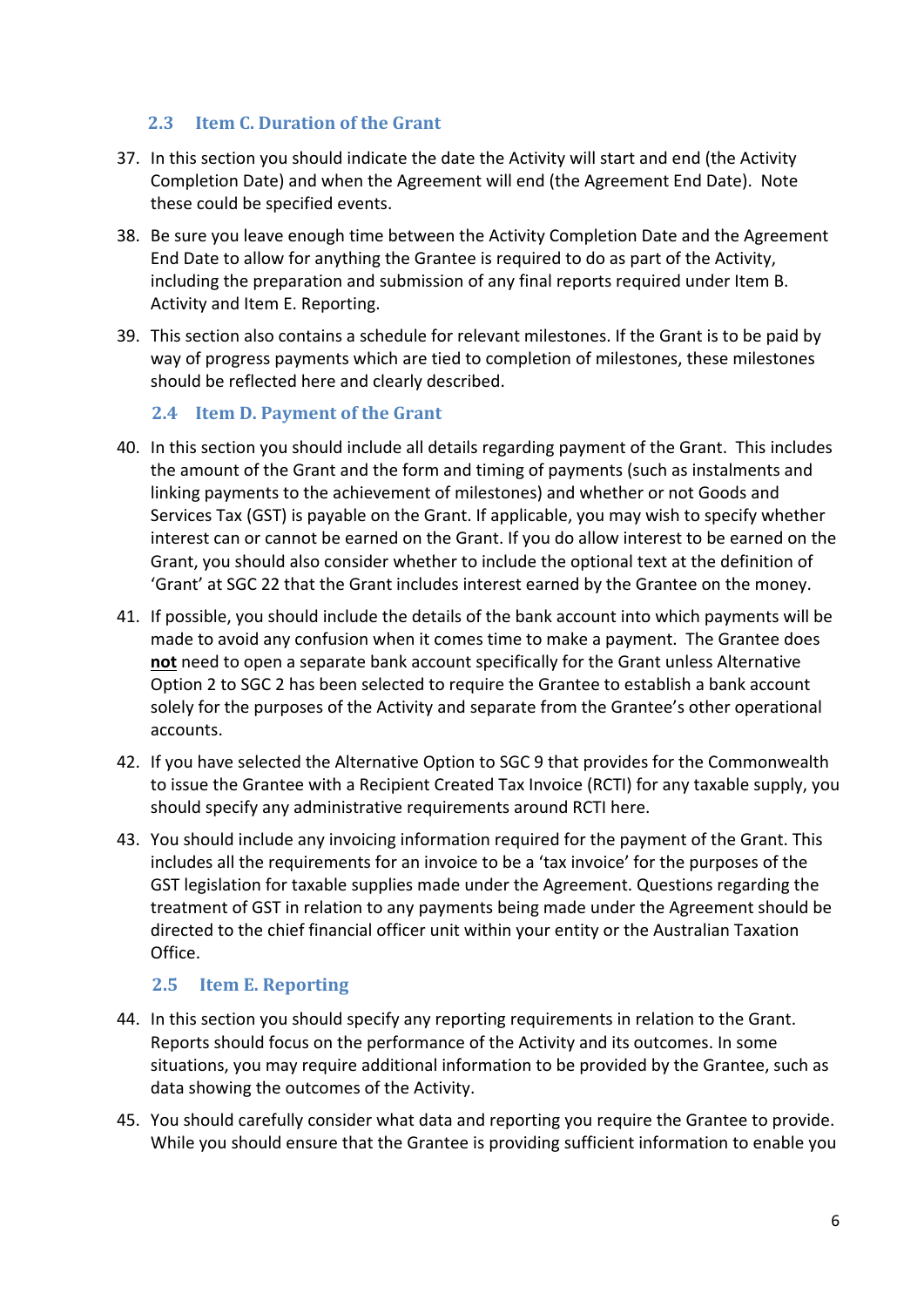to assess the Grantee's performance of the Activity, you should avoid requesting data or reports that you do not intend to use.

- 46. You should be very clear about what needs to be included in each report, what data needs to be collected, how the information in the report should be presented, details of any particular certification or sign off required and the date by which reports are to be submitted. To avoid confusion, you may specify a template under this section to ensure the Grantee's reports comply with your entity's expectations or requirements.
- 47. Where the Grant is being paid in instalments, the timing of submission of reports can be aligned with the payment of the Grant to assist with management of the Agreement.
- 48. Where reports are required to be approved before they are accepted, this should be clearly indicated and you should ensure that sufficient information is requested to allow the reports to be properly assessed.

*IMPORTANT: The licence to Intellectual Property Rights in Reporting Material (see SGC 17) directly relates to the reports in item 'E. Reporting'.* 

- 49. The default position under the SGCs requires the Grantee to provide a signed statement indicating that the Grant was spent in accordance with the Agreement (see SGC 10). You should consider carefully whether there is a need for additional financial reports or acquittals and the burden this might create for the Grantee, taking into account the value of the Grant, the nature of the Activity and the relevant risks.
- 50. Consistent with the Commonwealth Grants Rules and Guidelines, when determining what financial acquittal or reporting is required, you must have regard to information collected by regulators that are available to you. If a Grantee provides an annual audited financial statement to a regulator, then a financial acquittal should not be required, except for higher risk grants.
- 51. Independently audited financial acquittal reports can be expensive and you should carefully consider whether they are needed given the risks to be mitigated by requiring them. Where independently audited financial acquittal reports are appropriate, due to the nature of the Grant, the cost of preparing the report should be factored into the Grant.

# **2.6 Item F. Party representatives and address for notices**

- 52. The Parties' representatives will be responsible for liaison and the day‐to‐day management of the Grant, as well as accepting and issuing any written notices (see SGC4) in relation to the Grant. Each person chosen to represent the Parties should have the authority to make decisions with regard to the Agreement.
- 53. These details should be kept up-to-date, for example, where there is a change in personnel responsible for managing the Grant. In some situations, it may be appropriate for your entity to establish a dedicated email address for a Grant or series of Grants that is accessible by more than one person, to avoid notices being missed.

# **2.7 Item G. Activity Material**

54. In this section you should list the Activity Material that is to be created or developed by the Grantee as a result of the Activity. Activity Material is defined at SGC 22. Activity Material will include Existing Material that has been incorporated in or supplied with the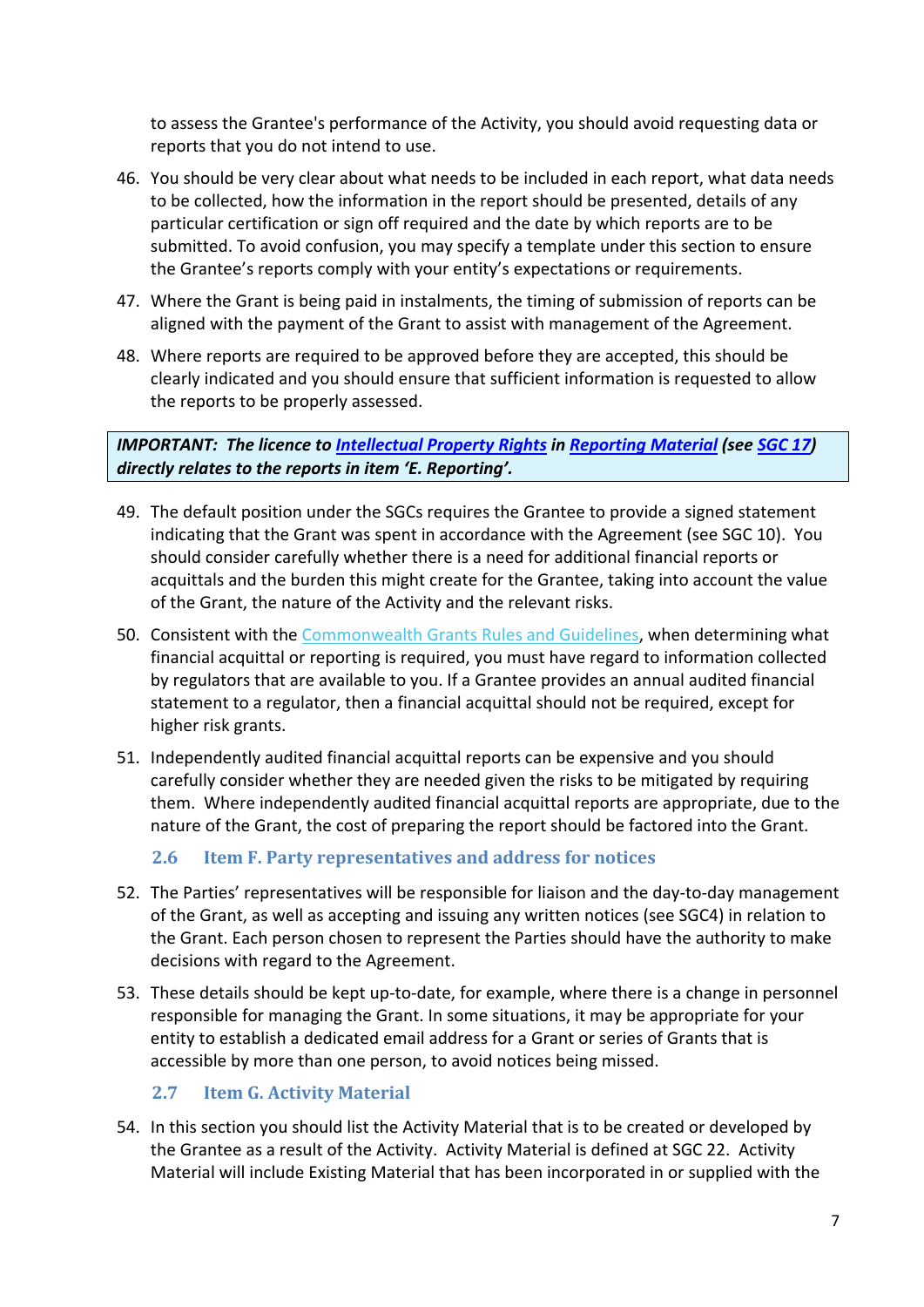Activity Material, but does not include Reporting Material. The default position under this Agreement with regard to Activity Material is contained at SGC 17. The default position is for the Grantee to own the Intellectual Property Rights (IPR) in Activity Material (except where that is Existing Material where the IPR are owned by another) and for the Commonwealth not to be given any licence over Activity Material. If you need a licence over Activity Material or wish to set out other allocation of IPR in Activity Material, you should consider using one of the options at Supplementary Term 'CB3 Intellectual property in Activity Material'.

# **3. Part 3: Supplementary Terms from the Clause Bank**

55. The Supplementary Terms are an additional component of the template. They are optional clauses you can include from the Clause Bank, if necessary. The Supplementary Terms address some of the more common issues which are not covered by the SGCs. Other than as indicated, you cannot amend or insert your own Supplementary Terms.

#### *IMPORTANT: You cannot draft your own additional Supplementary Terms to include in the template.*

## **Other Contributions**

- 56. Where the Grant is contingent on the Grantee securing a contribution from someone other than the Commonwealth, Supplementary Term CB1 can be included. It is not uncommon for the Commonwealth to require a Grantee to secure contributions from other sources as a condition of the Grant. For example, the Commonwealth may be contributing 50 per cent of the funding for an Activity with the other 50 per cent to be sourced from the Grantee itself of from other organisations, such as a state government or a non‐government organisation.
- 57. CB1 allows the Commonwealth to impose a requirement on the Grantee to receive and use other monetary or in‐kind contributions which will also contribute to the Activity. This Supplementary Term may be used to ensure the Grantee has the capacity to complete the Activity where the Grant is not the only source of funding available to the Grantee. This Term also allows the Commonwealth to manage double‐dipping situations where a Grantee may have alternate sources available to it to fund the Activity.

#### **Activity Budget**

58. Where the Grant is contingent on the Grantee providing a Budget outlining how the Grant will be spent, Supplementary Term CB2 can be included. CB2 is intended to provide the Commonwealth with oversight of a Grantee's actual expenditure of the Grant against its projected forecast. This is a useful Term for managing programs or Grantees where there may be risk of the actual expenditure exceeding the Grant amount resulting in the Activity being unable to be delivered within Budget.

#### **Intellectual Property**

59. SGC 17 provides the Commonwealth with a licence to use Reporting Material only. Supplementary Terms 'CB3 Intellectual property in Activity Material', 'CB3A Intellectual property ‐ research' and 'CB3B Creative Commons licence' expand the rights and obligations relating to intellectual property in Activity Material and Reporting Material.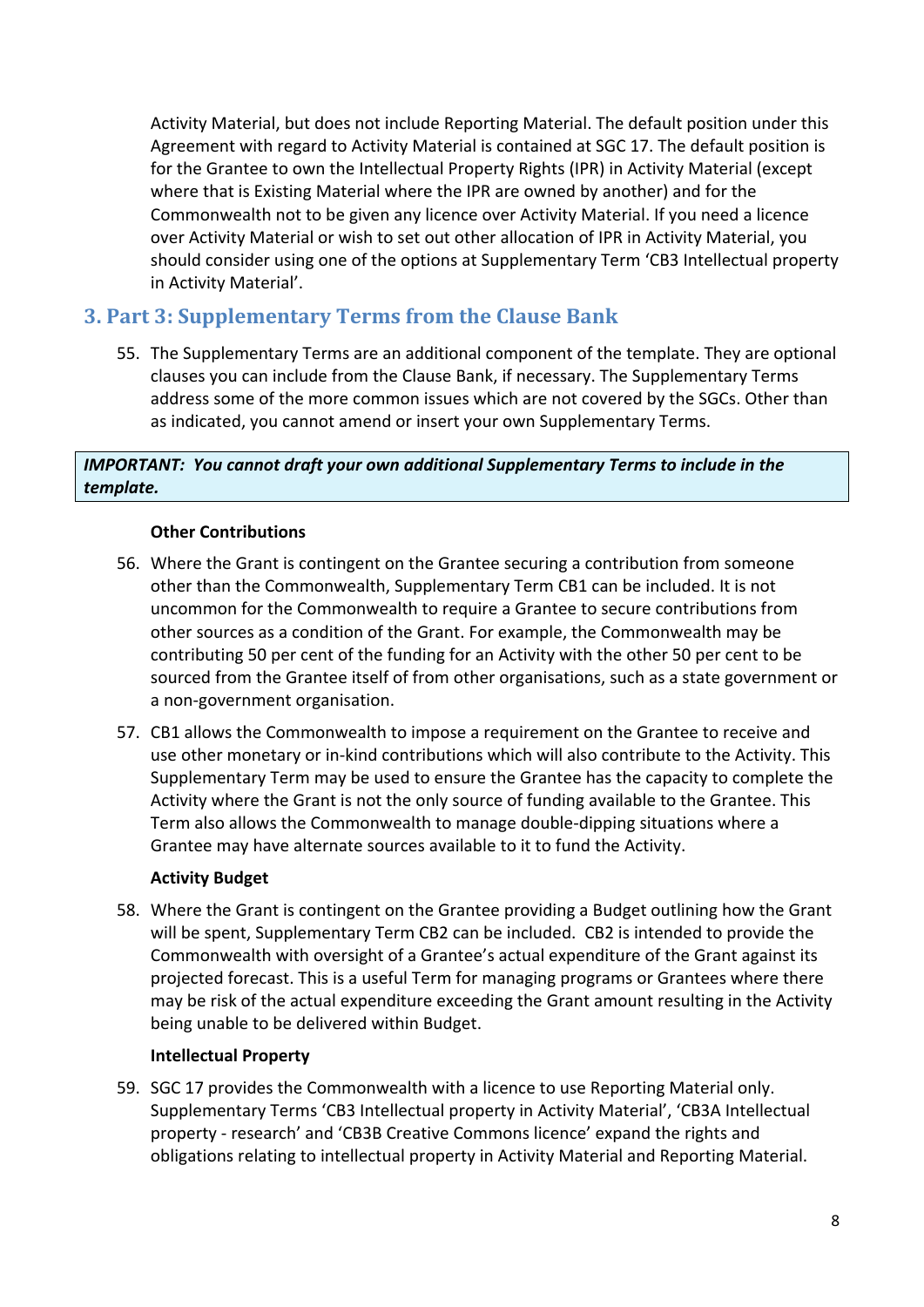- 60. Supplementary Term CB3 Option 1 provides the Commonwealth a licence to deal with Activity Material specified in the Grant Details. Both Options 1 and 2 of CB3 also require the Grantee to obtain moral rights consents for Reporting Material (and any Activity Material specified in the Grant Details).
- 61. If you believe the Commonwealth will need to use Activity Material in which all of Intellectual Property Rights (IPR) are owned by the Grantee, you should:
	- A. include Supplementary Term CB3 Option 1; and
	- B. specify in Item G of the Grant Details the precise Material to be covered by the licence under Supplementary Term CB3.2.
- 62. If there will be Activity Material in which some of the IPR are owned by the Grantee and some are owned by the Commonwealth, you should:
	- A. include Supplementary Term CB3 Option 2;
	- B. specify, at CB3.1 or in a Schedule, the Activity Material in which the Grantee and the Commonwealth own the IPR. You should take care to include all Activity Material if this option is used, and also consider whether there is Activity Material in which either party owns any residual IPR; and
	- C. specify in Item G of the Grant Details the precise Material to be covered by the licence under Supplementary Term CB3.3 Option 2.
- 63. If you use either Option 1 or Option 2 of Supplementary Term CB3, you should carefully specify the Material over which the Commonwealth requires a licence in Item G of the Grant Details (Activity Material) by describing the Material with sufficient detail to ensure there will not be any ambiguity about the scope of the Material to be included in the licence.
- 64. Supplementary Term CB3A provides for arrangements for IPR in grants involving publicly funded research where the Commonwealth does not wish to have any claim over the IPR in material related to or arising from the research. This gives assurance to the Grantee and participants that the Commonwealth will not seek to own the IPR in their research. The Commonwealth is given a licence over the Activity Material by CB3A.3.
- 65. Supplementary Term CB3B allows the Commonwealth to publish Reporting Material (and any Activity Material specified in the Grant Details) under a creative commons attribution licence (CCBY). Note that if you require a creative commons licence to cover Activity Material specified in the Grant Details you must also include Supplementary Term CB3 to ensure you have the licence to deal with the Activity Material you specify in the Grant Details.

#### **Access/Monitoring/Inspection**

66. Supplementary Term CB4 provides the option of a right of access to the Grantee's premises and a right to take copies of any Material relevant to the Activity. The purpose of this Supplementary Term is to allow the Commonwealth to adequately manage high‐risk situations that may have arisen in respect of the Activity. Accessing premises and removing Material is a significant power and is unlikely to be necessary for most Grants. Accordingly this Supplementary Term should only be included where it is considered absolutely necessary to the risks to be mitigated.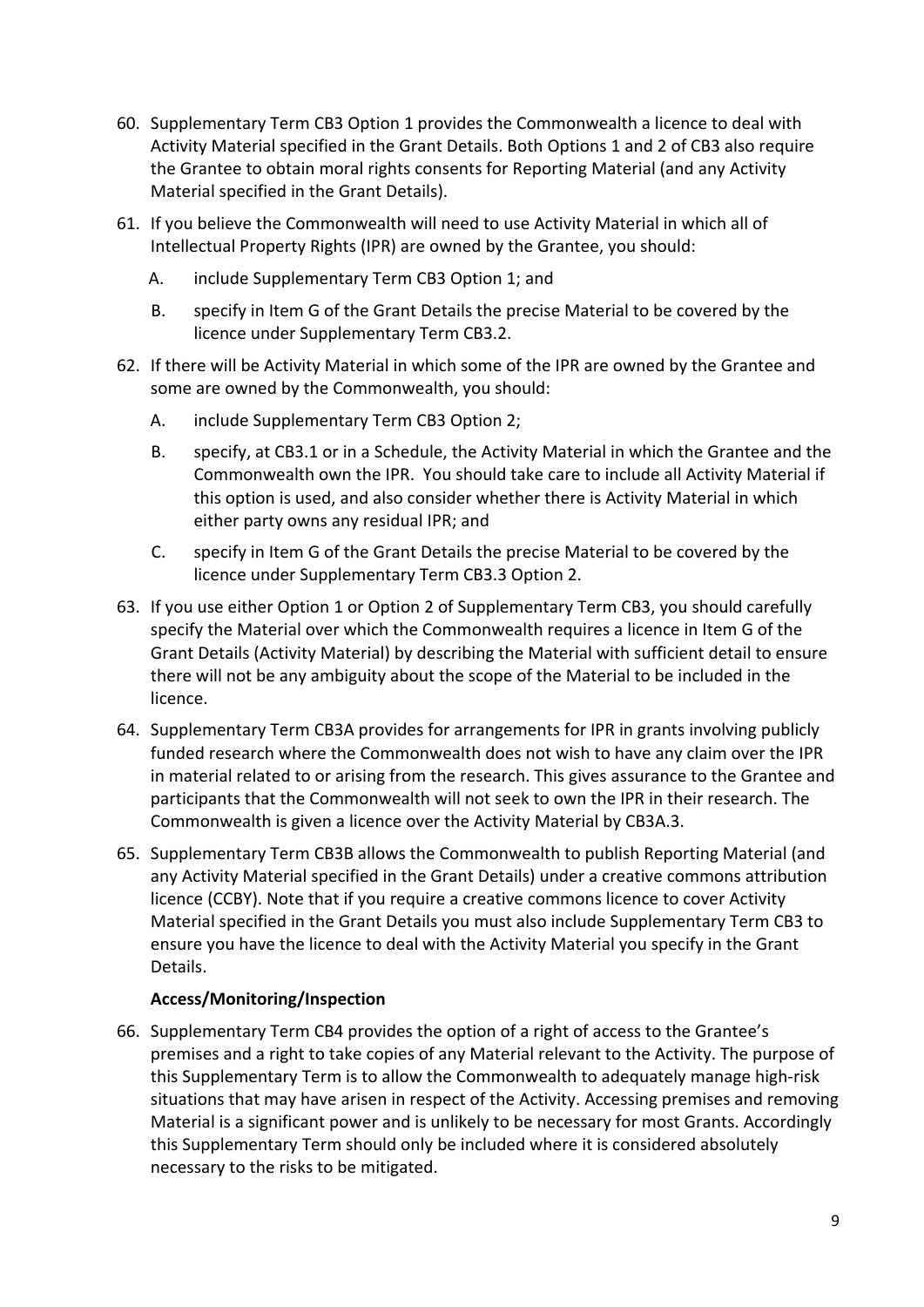#### **Equipment and Assets**

- 67. Supplementary Term CB5 deals with equipment and assets which are purchased, leased, created or otherwise brought into existence, wholly or in part, using the Grant. There are two options in this Supplementary Term, the purpose of which is to prevent any Asset from unauthorised use by the Grantee, and to protect the Grant from possible loss in circumstances where the Grantee receives the proceeds for the sale of an Asset which has been funded by Grant funds.
- 68. Option 2 imposes additional Grantee responsibilities for any loss, damage or disposal of Assets after the Agreement has expired. Both Options 1 and 2 allow the Commonwealth to give directions to the Grantee about how to deal with an Asset after the expiry or termination of the Agreement.
- 69. Under the Agreement, Assets purchased by the Grantee for the purpose of undertaking the Activity are owned by the Grantee. Where the cost of the Assets comprises a significant proportion of the Grant, cost overruns for these Assets can have a significant impact on the Grantee's ability to undertake and complete the Activity. The creation and maintenance of an asset register can assist with managing assets. This Supplementary Term allows the Commonwealth to specify an appropriate threshold amount above which the Grantee must obtain written approval before using the Grant to purchase any Assets that aren't listed in the Agreement. In addition, the Grantee agrees to maintain a register of all equipment and assets purchased with a value above a specified threshold amount.
- 70. Supplementary Term CB5 should only be used where equipment and assets are expected to form a large proportion of the Grant or there are a large number of assets required for the Activity.

#### **Specified Personnel**

- 71. Supplementary Term CB6 deals with personnel permitted to be involved in the Activity. The purpose of this Term is to allow the Commonwealth to exercise input and/or control over the personnel who may work on the Activity. Under this Term, if the Commonwealth believes the Grantee's Specified Personnel are inappropriate to be involved in the Activity, the Grantee must remove the personnel (subcontractors, agents or volunteers). Additionally, the Grantee would provide replacement personnel acceptable to the Commonwealth at no extra cost if required by the Commonwealth.
- 72. Directing the removal of personnel from an Activity can have serious workplace implications for the Grantee. For example, for financial reasons, a Grantee may need to terminate the employment of the relevant person in order to satisfy the Commonwealth's direction for removal of personnel. This course of action may amount to a breach of the Fair Work obligations for the Grantee. Before directing the removal of personnel, you should carefully consider whether other courses of action are open to the Commonwealth. If in doubt, seek legal advice.

#### **Relevant Qualifications, Licenses, Permits, Approvals or Skills**

73. Supplementary Term CB7 allows the Commonwealth to impose obligations on the Grantee to ensure that personnel that perform work in relation to the activity have and maintain, the relevant skills, qualifications and other requirements to do so. Due to the nature of the Activity, or tasks being performed, there may be specific qualifications required by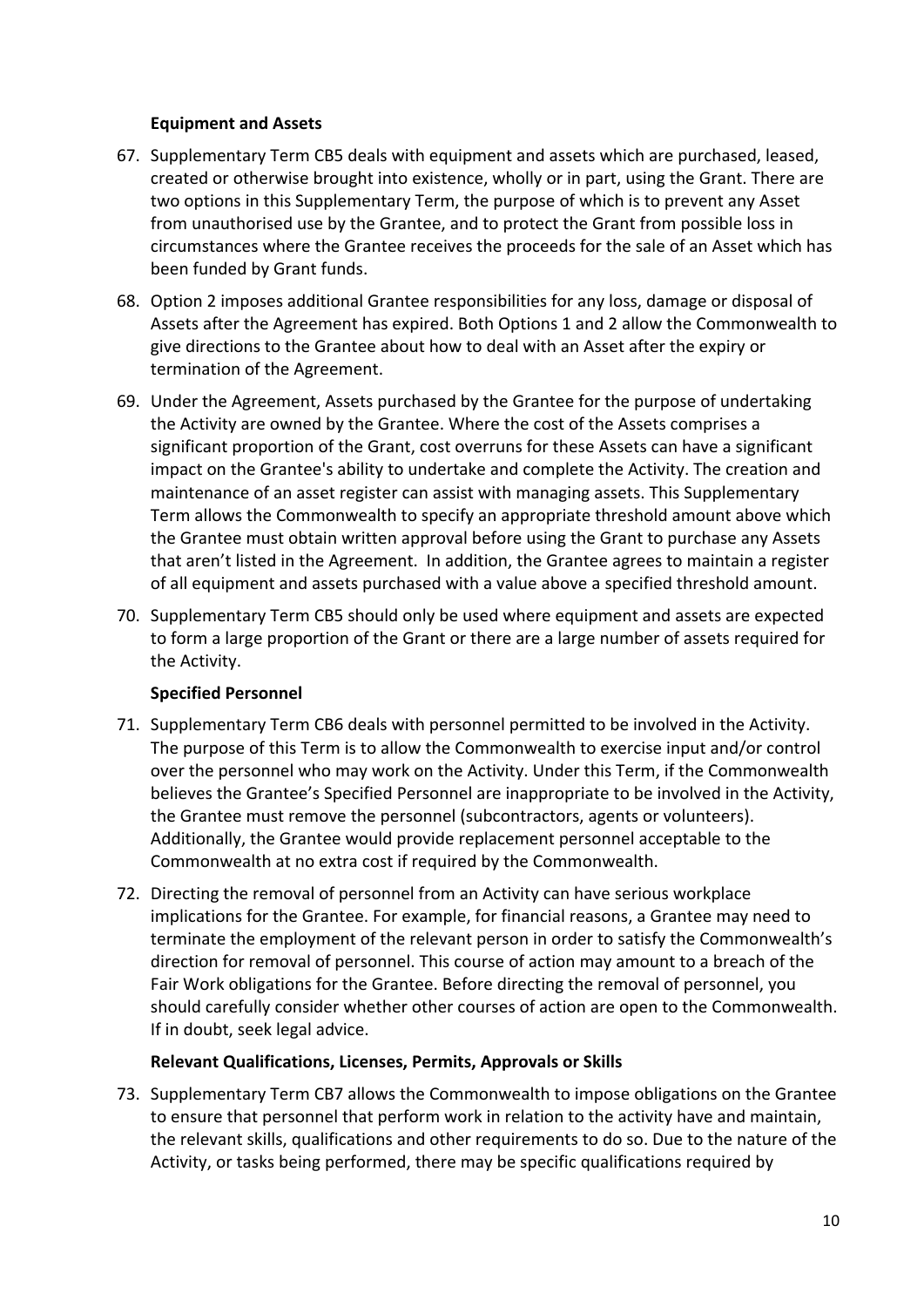legislation or industry standards, for example, first aid or trade certificates, etc. This is more likely to be relevant where the Grant relates to Activities of a technical nature. You have the option to specify relevant activities and your requirements, or, alternatively, to require appropriate qualifications, licences, permits, approvals or skills generally. If the Activity involves vulnerable persons or children, this Term is not sufficient and you should use the Supplementary Term specifically for such Activities: 'CB8 Vulnerable Persons' or 'CB9 Child safety'.

#### **Vulnerable Persons**

- 74. Supplementary Term CB8 should be used where any part of the Activity involves working with or contact with one or more vulnerable persons. A Vulnerable Person is defined for the purposes of the Grant Template Suite as: "an individual aged 18 years and above who is or may be unable to take care of themselves, or is unable to protect themselves against harm or exploitation for any reason, including age, physical or mental illness, trauma or disability, pregnancy, the influence, or past or existing use, of alcohol, drugs or substances or any other reason".
- 75. Supplementary Term CB8 imposes requirements on the Grantee to obtain police checks and take other steps to ensure that any person who works on any part of the Activity that involves working or contact with a Vulnerable Person is a fit and proper person to perform that work. The term sets out relevant criteria to take into account in conducting a risk assessment to determine if any risk is acceptable if a person does have an offence or offences recorded against them. The term imposes obligations on the Grantee to notify the Commonwealth regarding risk assessments conducted and in the event that a person performing work on the Activity is charged or convicted of certain offences. Persons convicted of certain offences during the term must not perform any work or role relating to the Activity.

# **Child Safety**

- 76. Supplementary Term CB9 imposes obligations on Grantees in relation to child safety. The decision about when to use Supplementary Term CB9 is at the discretion of the Commonwealth entity  $-$  at your discretion  $-$  on a case by case basis.
- 77. It is recommended that Supplementary Term CB9 be used in grant agreements:
	- A. where the grant is for services directly to children (individuals under the age of 18 years). For example, providing early childhood learning services to children, providing telephone counselling services to primary school aged children or teaching children to abseil at an outdoor mentoring program; and
	- B. for Activities that involve contact with children that is a usual part of, and more than incidental to, the Activity. For example, a service to train vulnerable parents may involve significant contact with the vulnerable parent's child even if the service is directed at the parent.
- 78. It is recommended that Supplementary Term CB9 also be considered for use when Grantee personnel (including officers, employees, contractors, subcontractors, agents and volunteers), as part of the Activity, may interact with children. For example, if an Activity may be located on a school premises, this is likely to result in Child‐Related Personnel having increased interaction with children, even if it is not a service to a child.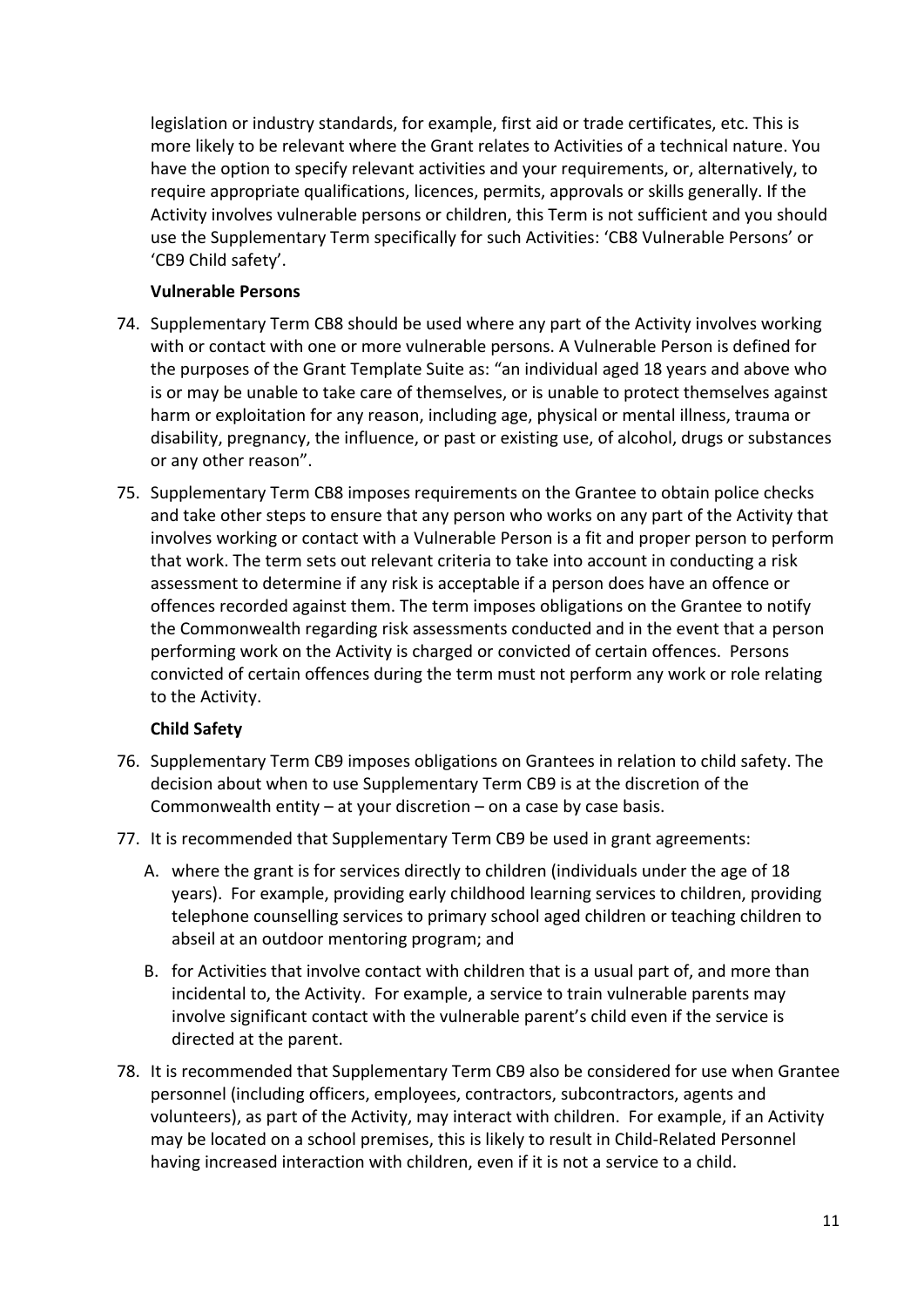- 79. Clause CB9.1 prescribes the definitions that apply to the clause.
- 80. Clause CB9.2 provides that the Grantee must comply with all Relevant Legislation relating to the employment or engagement of Child‐Related Personnel in relation to the Activity. The clause also provides that if Working with Children Checks are required they must remain current for the duration of the Activity. Clause CB9.2 is aimed at requiring the Grantee to ensure that they comply with state and territory legislation relating to working with children checks and mandatory reporting obligations. The Relevant Legislation will depend upon which jurisdiction the grant Activity is taking place in. If the Activity takes place in more than one state or territory, the Grantee will need to comply with requirements in each jurisdiction. In addition to complying with Relevant Legislation relating to Working With Children Checks, Clause CB9.2 also imposes the same obligations on the subcontractor and also requires the subcontractor to include those obligations in any secondary subcontracts.
- 81. The obligation in clause CB9.2 extends to 'Child‐Related Personnel' as defined in clause CB9.1. This extends the Grantee's obligations to officers, employees, contractors, subcontractors, agents and volunteers who as part of their involvement in the Activity may interact with children. The Grantee is responsible for ensuring that all relevant aspects of the Agreement are complied with, even when subcontractors are involved. This means that, if subcontractors are performing work on the Activity for the Grantee that involves interaction with children, the Grantee is responsible for ensuring that the subcontractor complies with their requirements under this Supplementary Term.
- 82. Clause CB9.3 provides that, in relation to the Activity, the Grantee must:
	- implement the National Principles for Child Safe Organisations;
	- ensure that all Child‐Related Personnel implement the National Principles for Child Safe Organisations;
	- complete and keep updated a child‐related risk assessment including implementation of management strategies;
	- provide training and implement a compliance regime to ensure that all relevant persons are aware of National Principles for Child Safe Organisations, risk management strategies and relevant legislation;
	- **•** provide the Commonwealth with an annual statement of compliance; and
	- ensure that a subcontractor is subject to the same obligation and also requires the subcontractor to include the obligations in any secondary subcontracts.
- 83. Clause CB9.3 (f) requires the Grantee to provide the Commonwealth with an annual statement of compliance with clauses CB9.2 and CB9.3, in the form specified by the Commonwealth. The fact that clause CB9.3 (f) provides for the Commonwealth to specify the form of the report gives you the flexibility to decide the type and manner of reporting. This means that you can design your child safety reporting to suit your entity. Your child safety reporting could be incorporated into existing reports that the Grantee must provide (e.g. annual financial acquittals) or it could be separate reporting. You could ask the Grantee for child safety reporting for each Activity or to provide reporting for all grants for your entity.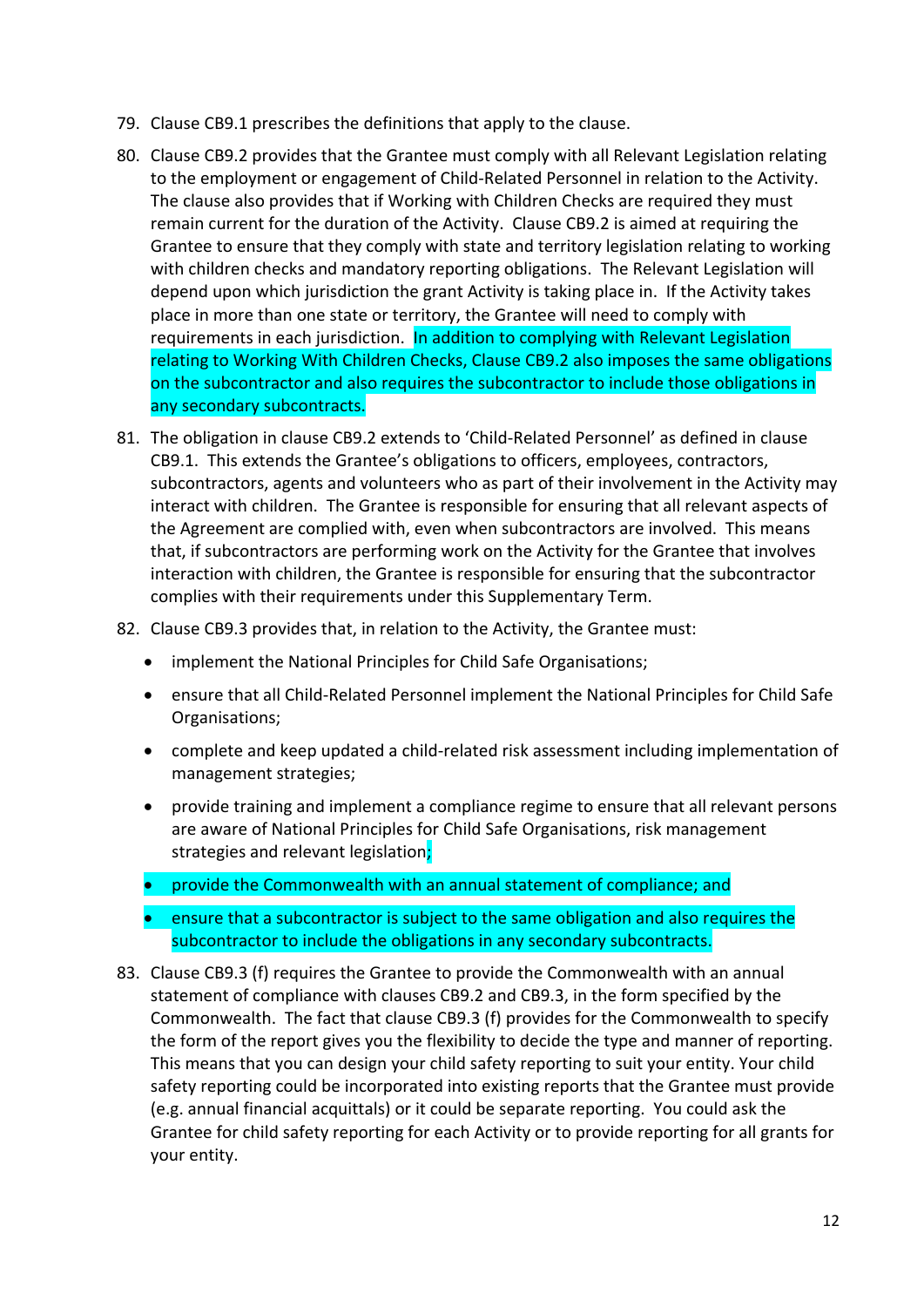- 84. The National Principles for Child Safe Organisations provide a nationally consistent approach to creating organisational cultures that foster child safety and wellbeing across all sectors engaging with children and young people in Australia. The National Principles are 10 high‐level principles showing the elements of a child safe organisation to prevent future abuse of children in institutional environments. The obligations under the National Principles are not insignificant. However, if used in appropriate grant agreements, they are an important tool for ensuring the safety and protection of children. The Australian Human Rights Commission (https://www.humanrights.gov.au/our‐work/childrens‐ rights/projects/child‐safe‐organisations) has tools and resources available to assist with practical implementation of the National Principles.
- 85. Clause CB9.4 provides the Commonwealth with the ability to review the Grantee's compliance with Supplementary Term CB9. Clause CB9.4 requires the Commonwealth to provide the Grantee with reasonable notice of a review of compliance with the clause. What will be considered reasonable notice will depend upon the facts in each case but should be proportional to the nature and substance of the review. For example, if the review will require significant resources from the Grantee, including site visits, then a substantial notice may be reasonable.
- 86. Clause CB9.5 (a) requires the Grantee to notify the Commonwealth of any failure to comply with this Supplementary Term. Given the importance of the child safety obligations and the potential risks to children of non‐compliance, if the Grantee reports that they do not comply with Supplementary Term CB9, you should ensure that you manage the Agreement to rectify this problem. In the first instance it may be appropriate to ask the Grantee to provide:
	- further information about the non-compliance:
	- details about how the Grantee will urgently rectify their non-compliance (please ensure that this is done within an appropriate timeframe); and
	- notice of when the Grantee has achieved compliance with clause.
- 87. If you do not receive an adequate response from the Grantee regarding compliance with Supplementary Term CB9, you may wish to consider:
	- seeking internal legal advice about the remedies that may be available under the Agreement, including termination of the Agreement (SGC 19) or withholding payment of the Grant until the Grantee complies with their contractual obligations (SGC 2);
	- reporting non‐compliance to the relevant state or territory government office if it involves non-compliance with the Grantee's obligations for working with children checks or mandatory reporting specified in legislation. It may be an offence in the relevant state or territory to fail to comply with the legislative requirement for Working with Children Checks and mandatory reporting obligations.
- 88. Clause CB9.5 (b) provides that the Grantee must co-operate with the Commonwealth in any review of the Grantee's implementation of the National Principles for Child Safe Organisations or compliance with this Supplementary Term. Clause CB9.5 (c) provides that if the Grantee has failed to implement the requirements of this Supplementary Term, the Grantee must take prompt action, at its own cost, to rectify the failures to the Commonwealth's satisfaction. This provides the flexibility to allow both for the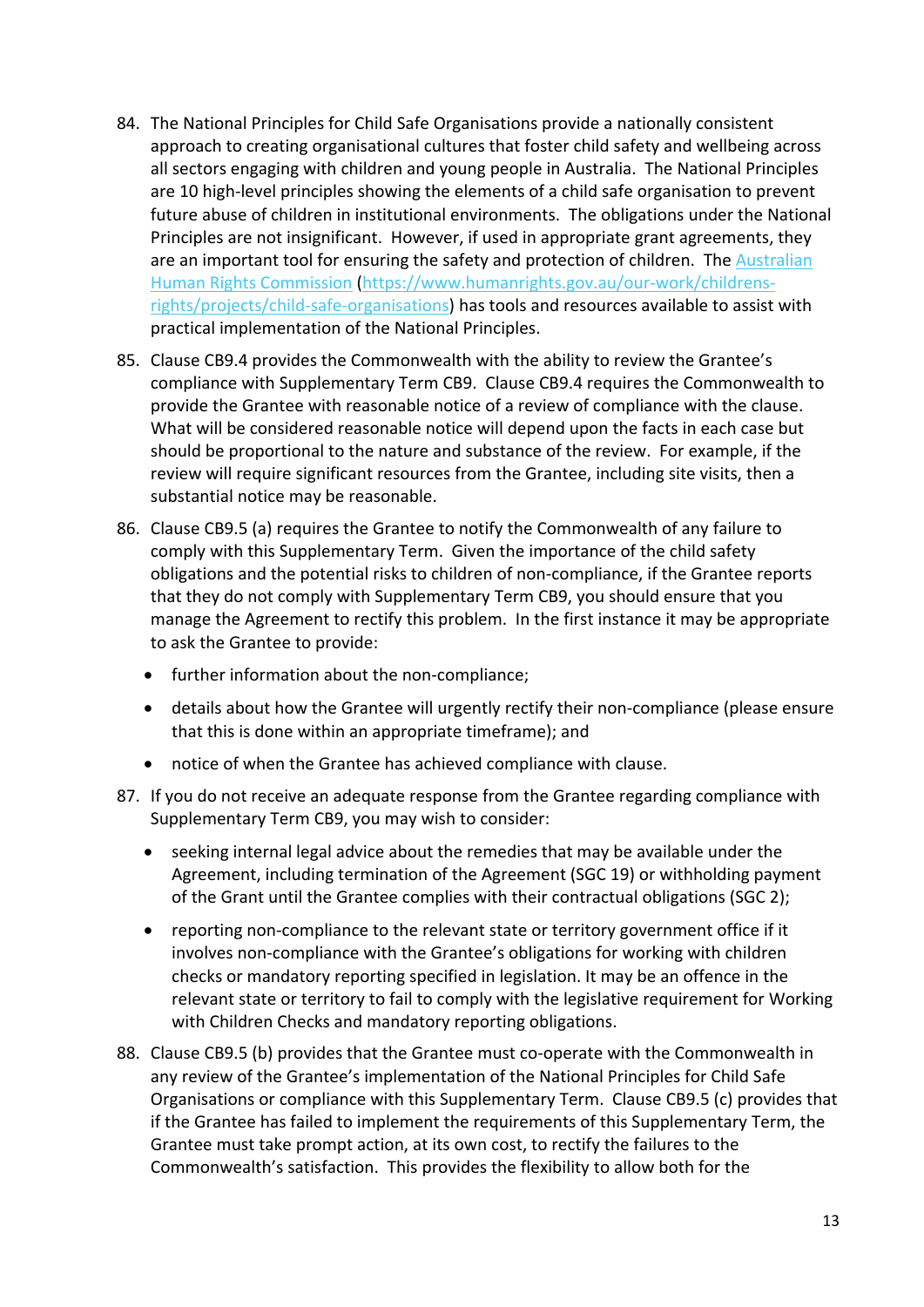Commonwealth to direct the action to be taken by the Grantee or for the parties to collaborate on the appropriate action, with the key requirement in either case being that the Commonwealth is satisfied that the action rectifies the failures.

#### **Commonwealth Material, Facilities and Assistance**

- 89. Supplementary Term CB10 allows the Commonwealth to specify any Commonwealth Material, access to facilities or other assistance which the Commonwealth will provide or make available to the Grantee in addition to the Grant. Types of assistance that could be provided include documentation, equipment, access to premises and administrative support.
- 90. Note that not including Supplementary Term CB10 or failing to specify a particular form of assistance in this section, does not prohibit the Commonwealth from subsequently providing that assistance to the Grantee. Rather, this Supplementary Term allows you to include any items that may have formed the basis for reaching agreement to undertake the Activity.
- 91. Once specified, the inclusion of this Term allows the Commonwealth to prevent the Grantee from making unauthorised use of any Commonwealth Material, facility or assistance and to ensure the Grantee complies with any direction or other requirements notified by the Commonwealth when accessing any facility or other assistance or using and storing any Commonwealth Material.

#### **Jurisdiction**

- 92. Supplementary Term CB11 allows you to specify which jurisdiction's law will govern the Agreement. This may be appropriate where the Agreement is being used across a variety of states and territories.
- 93. It is not uncommon for Commonwealth grant agreements to specify that they are governed by the law of the Australian Capital Territory (ACT). This may make sense to the entity administering the grant and the drafter of the agreement, if they are based in the ACT. However, it may not be appropriate where the agreement is executed in a state office, for the purposes of a grant in that state. In this situation, it is likely that any disputes or other issues would be best dealt with by a court in the state applying the laws of that state (such as general contract law or any specific laws relevant to the Activity being undertaken).

#### **Grantee Trustee of Trust**

- 94. Supplementary Term CB12 deals with Grant arrangements in which the Grantee is the trustee of a Trust. Option 1 should be included when the Grantee is one person who is the trustee of a Trust. Option 2 should be included when the Grantee is made up of a number of persons who together are the trustee of a trust.
- 95. The purpose of this Supplementary Term is to protect the Commonwealth by requiring the Grantee to warrant that it is (or they are) the legal entity of the Trust and has the necessary level of control over the Trust assets.
- 96. Trusts can have a variety structures and differing constitutions. Similarly, the law that applies to Trusts may differ across jurisdictions. If you are entering into an Agreement with a Grantee who is the trustee of a Trust and the Grantee has raised any concerns with the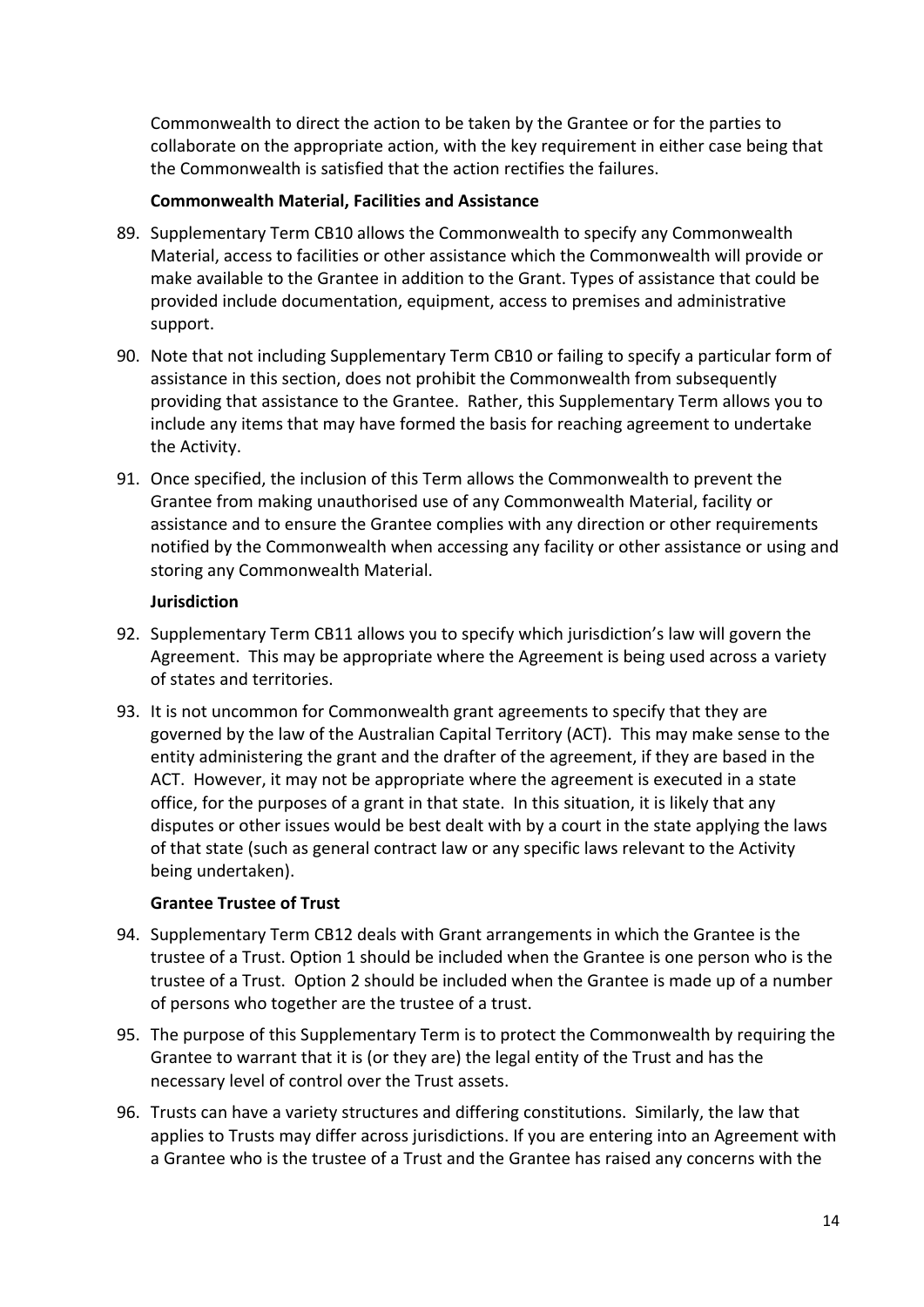inclusion of this clause or has proposed amendments to this clause, you should seek legal advice.

97. Supplementary Term CB12 Option 2 imposes joint and several liability for the performance of the Agreement upon each trustee of the Trust that comprises the Grantee.

#### **Fraud**

- 98. Supplementary Term CB13 provide two options for arrangements to deal with any suspected or actual fraud, and any subsequent investigation in relation to the Grant. Supplementary Term CB13 Option 1 is aimed at reducing the risk of fraud going undetected and ensuring any fraud is appropriately investigated.
- 99. Supplementary Term CB12 Option 2 is suitable for higher risk granting arrangements. Option 2 enables the Commonwealth to require the Grantee to undertake a Fraud risk assessment and to produce a Fraud control strategy.
- 100.Under both options, where Fraud is suspected in relation to the performance of the Activity or any other Fraud that has had or may have an effect on the performance of the Activity, the Commonwealth may require the Grantee, at its own cost, to arrange for an external forensic audit.

#### **Prohibited Dealings**

101.Supplementary Term CB14 may be appropriate to include in your Agreement if there is a need to specifically address the risk of the Grantee or its personnel having dealings with persons or entities that are the subject of certain sanctions at national and international level. However, if this is a significant risk, you should consider whether this template agreement is suitable for your needs.

#### **Anti‐Corruption**

102.Supplementary Term CB15 may be appropriate to include in your Agreement if there is a need to specifically address the risk of the Grantee or its personnel engaging in any illegal or corrupt practice. However, if this is a significant risk, you should consider whether this template agreement is suitable for your needs. Lawful and proper payments of amounts from the Grant to a government will not be illegal or corrupt and so will not contravene this Term.

#### **Step‐in Rights; Grant Administrator; Management Adviser**

- 103.Supplementary Terms CB16, CB17 and CB18 provide the Commonwealth with additional rights to take pre‐emptive action against a Grantee to protect the Activity. These provisions allow the Commonwealth to step in and take control of the Activity in circumstances where the Grantee's actions have resulted in the delay or failure to deliver the Activity due to the Grantee's inability to administer the Grant properly.
- 104.A Clause 2 (Payment of the Grant) Notice operates as a trigger to invoke the Commonwealth's additional rights under each of these Supplementary Terms.
- 105.Supplementary Term CB16 enables the Commonwealth to take any step to manage the Activity that is reasonably necessary having regard to the trigger event. The Commonwealth may also specify that the Grantee shall no longer be responsible for the performance of the Activity until such time as the Commonwealth directs otherwise. The Commonwealth may also reduce the amount of the Grant payable to the Grantee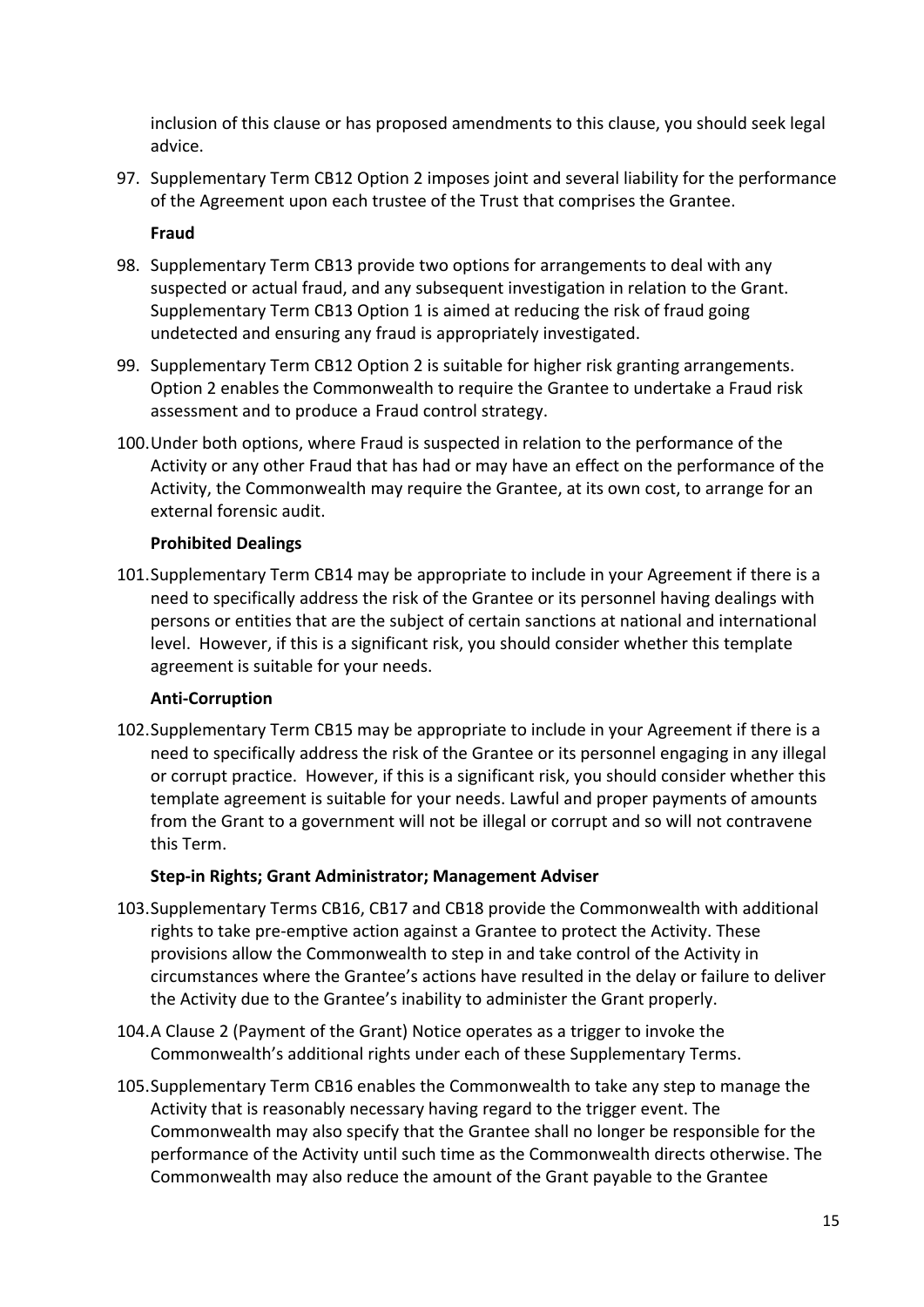proportionate to the costs incurred by the Commonwealth in exercising its rights under this clause.

- 106.Supplementary Term CB17 enables the Commonwealth to appoint an administrator to oversee the Grantee's continued performance of the Activity and its management of the Grant. If a Grant Administrator has been appointed, the Grantee must consider all advice given by the Grant Administrator; co‐operate fully and in good faith; and comply with all directions given by the Grant Administrator relating to the administration of the Grant.
- 107.If the Commonwealth invokes this right to appoint a Grant Administrator, the Grantee nevertheless remains responsible for the Grant. The Grant Administrator cannot enter into agreements for or on behalf of the Grantee, nor incur debts or other obligations on the Grantee's behalf. Nor is the Grant Administrator an employee, officer, agent or contractor of the Grantee, or an agent of the Commonwealth.
- 108.Supplementary Term CB18 operates in a similar manner to CB16 and CB17, but the scope of a Management Adviser's appointment is limited to corporate governance arrangements, matters relating to the management of the Activity and the management of the Grantee's personnel.
- 109.The Commonwealth must bear the cost of the appointment of a Management Adviser and does not have a right to offset any expenses associated with exercising its rights under Supplementary Term CB18 against any Grant payments payable to the Grantee.

#### **Indemnities**

110.Supplementary Term CB19 deals with indemnities. An indemnity seeks protection for a Party against loss which it might suffer as a result of the Activity. This Supplementary Term sets out the Grantee's obligations in indemnifying the Commonwealth in respect to the Activity. The Commonwealth is responsible to the extent it contributed to the claim, loss or damage. This Term is designed to be consistent with the obligations that exist at common law regarding indemnities.

#### **Compliance with Legislation and Policies**

- 111.Supplementary Term CB20 contains two options which aim to ensure the Grantee complies with any requirements ‐ legislative or policy or industry standards ‐ that are particularly relevant to the Activity. Although it is not necessary to restate requirements that already exist in law, specific grant opportunities and programs may have policy objectives which are relevant to promote when engaging with the community. Whilst the omission of this Supplementary Term does not mean that the Grantee does not have a general obligation to comply with any applicable legislation and policies, its inclusion allows the Commonwealth to draw the Grantee's attention to particular matters which are especially relevant to the Grantee's obligations under the Agreement.
- 112.Option 2 is suitable if you wish to specifically list legislation, policy or standards that are relevant to the Activity. For example, for some Activities, you may wish to ensure that the Grantee complies with your internal entity policies. For instance, where the Grantee's personnel are likely to be interacting or working closely with entity staff, or regularly attending entity premises, it may be appropriate to list the Australian Public Service Code of Conduct or internal entity work, health and safety policies.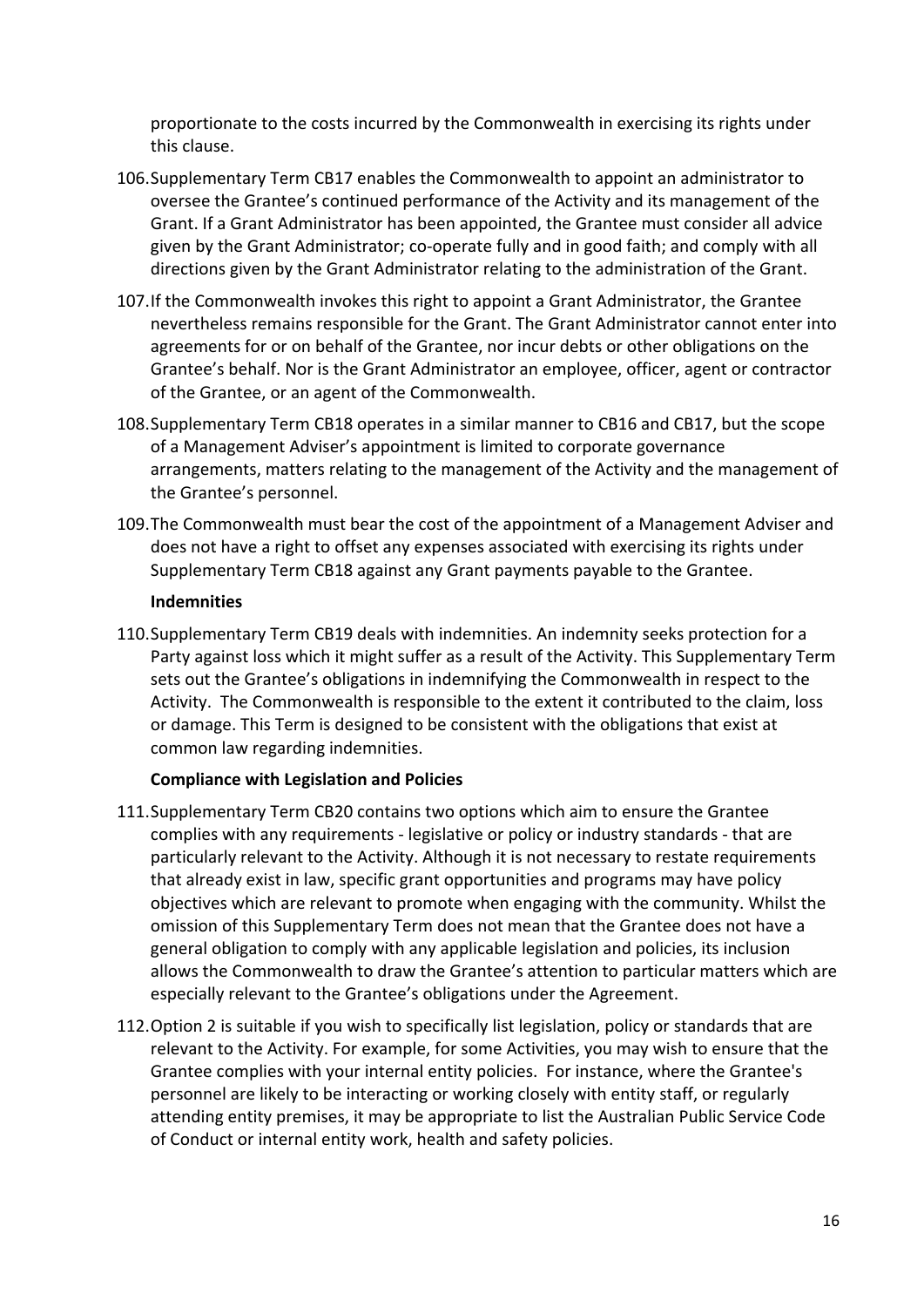113.It is important to understand the potential consequences of including Supplementary Term CB20 in the Agreement. By including a requirement to comply with specific legislation or policy, the Grantee is bound by the Agreement to do so. Failure to comply would be a breach of contract and could expose the Grantee to the enforcement provisions of the Agreement, including withholding payments and/or termination. This would be in addition to any penalties under the law or policy.

#### **Work Health and Safety**

114.Supplementary Term CB21 deals with work health safety requirements. The omission of this clause would not release the Grantee from its legislative and regulatory obligations, however, its inclusion in the Agreement would allow the Commonwealth to reinforce the Grantee's responsibilities for work health and safety matters, especially if the nature of the Activity involves higher than usual risks to the safety of the personnel performing the Activity.

## **Transition**

- 115.Supplementary Term CB22 allows the Commonwealth to compel the Grantee to cooperate and provide assistance in circumstances where the Agreement has been reduced in scope or terminated pursuant to SGC 19. The purpose of this clause is to safeguard to the greatest extent possible the continued performance of the Activity to ensure its ongoing delivery.
- 116.This Term would be appropriate for inclusion where a risk assessment indicates a higher than usual level of Grantee risk, such as its financial viability or capability to deliver the Activity.

#### **Corporate Governance; Incorporation Requirement**

- 117.Supplementary Terms CB23 and CB23A are intended to safeguard the Grant by requiring the Grantee to have proper corporate governance arrangements in place to avoid potential conflicts with the Grantee's obligations under the Agreement.
- 118.'Constitution' is defined broadly in Supplementary Term CB23 so as to encompass the governing rules of the Grantee, whether the Grantee is a company, body corporate, incorporated association or other body.
- 119.Supplementary Term CB23 Option 1 requires, as a minimum, that the Commonwealth may inspect a Grantee's constitution on request. Supplementary Term CB23 Option 2 allows the Commonwealth to prohibit the involvement of certain persons in the management or financial administration of the Grantee's corporate affairs. Option 2 also allows the Commonwealth to withhold payment of the Grant or suspend the Agreement if the Grantee comes under any form of external administration.
- 120.Supplementary Term CB23A allows the Commonwealth to require a Grantee to become incorporated where the total value of the Grantee's annual funding from the Commonwealth exceeds \$500,000. The purpose of Supplementary Term CB23A is to ensure the Grantee's proper management and financial administration in order to protect Commonwealth funding from adverse circumstances that might arise where the Grantee does not have suitable corporate arrangements in place.
- 121.Supplementary Term CB23A allows the Commonwealth to direct Indigenous organisations to incorporate under the *Corporations (Aboriginal and Torres Strait Islander) Act 2006*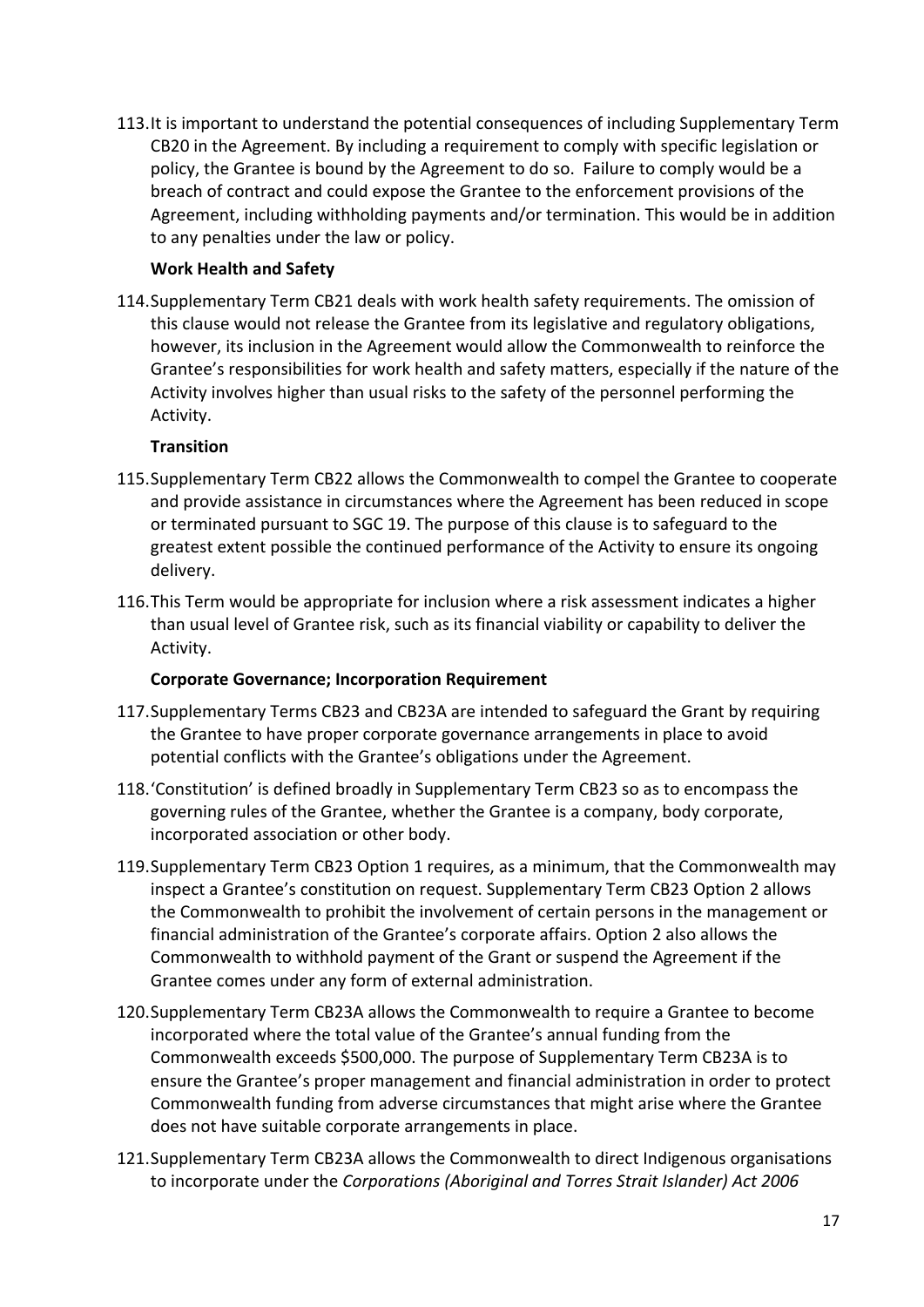(Cth) (CATSI Act). Indigenous corporations operating under the CATSI Act can access additional support provided by the Office of the Registrar of Indigenous Corporations (ORIC) not available from any other corporate regulator. In addition, the Registrar has unique regulatory power to put failing corporations under independent administration, restore them to healthy operation and hand back control to members. You should consider adding this Supplementary Term to your Agreement as an additional risk mitigation and governance support option if it is more than \$500,000 per year and with a non‐CATSI Act Indigenous organisation.

#### **Counterparts**

122.Supplementary Term CB24 allows the Agreement to be executed in counterparts, giving the parties the convenience of signing separate versions of the Agreement and avoiding the need to post a single, original Agreement.

#### **Employees Subject to SACS Decision**

123.Supplementary Term CB25 deals with supplementation funding for eligible organisation to cover costs arising from the Equal Remuneration Order made by the Fair Work Commission<sup>1</sup>. The Australian Government provides supplementation to eligible organisations who receive Australian Government funding directly from the Commonwealth or through a Commonwealth‐State agreement grant agreement for in‐ scope programs with eligible service providers include a SACS supplementation component. This clause should be included if your program is likely to provide funding to eligible organisations.

#### **Program Interoperability with National Disability Insurance Scheme**

124.Supplementary Term CB26 is intended for use by entities that have programs and agreements that are transitioning to the National Disability Insurance Scheme (NDIS) implemented by the National Disability Insurance Agency (NDIA). The Term aims to ensure that the arrangements that apply during the transition are clearly identified and to facilitate review processes for quality assurance during the transition.

#### **Rollover of surplus and uncommitted funds**

- 125.Supplementary Term CB27 may enable an entity and Grantee to treat and account for funds, left over from previous grants for activities that are the same or similar, as part of the Grant provided under this Agreement. Including Supplementary Term CB27 in your Agreement will facilitate rolling over surplus and uncommitted funds from the current Grant to future Grants to the Grantee. It would be appropriate to include this Term if it is likely that the Commonwealth will award future grants to the Grantee for the same or similar activities.
- 126.However, if you are including Supplementary Term CB27 for the first time in a series of grant agreements with the Grantee, you should especially take care to read the Term in conjunction with the provisions of the relevant previous grant agreement. You should consider whether this Supplementary Term CB27 is consistent with the terms and conditions of the previous grant agreement on handling unspent monies, noting that such

<sup>1</sup> See link for further information. https://www.dss.gov.au/our-responsibilities/communities-and-vulnerable-people/grants-funding/fair-pay-for-socialand-community-services-workers/sacs-funding-supplementation-frequently-asked-questions.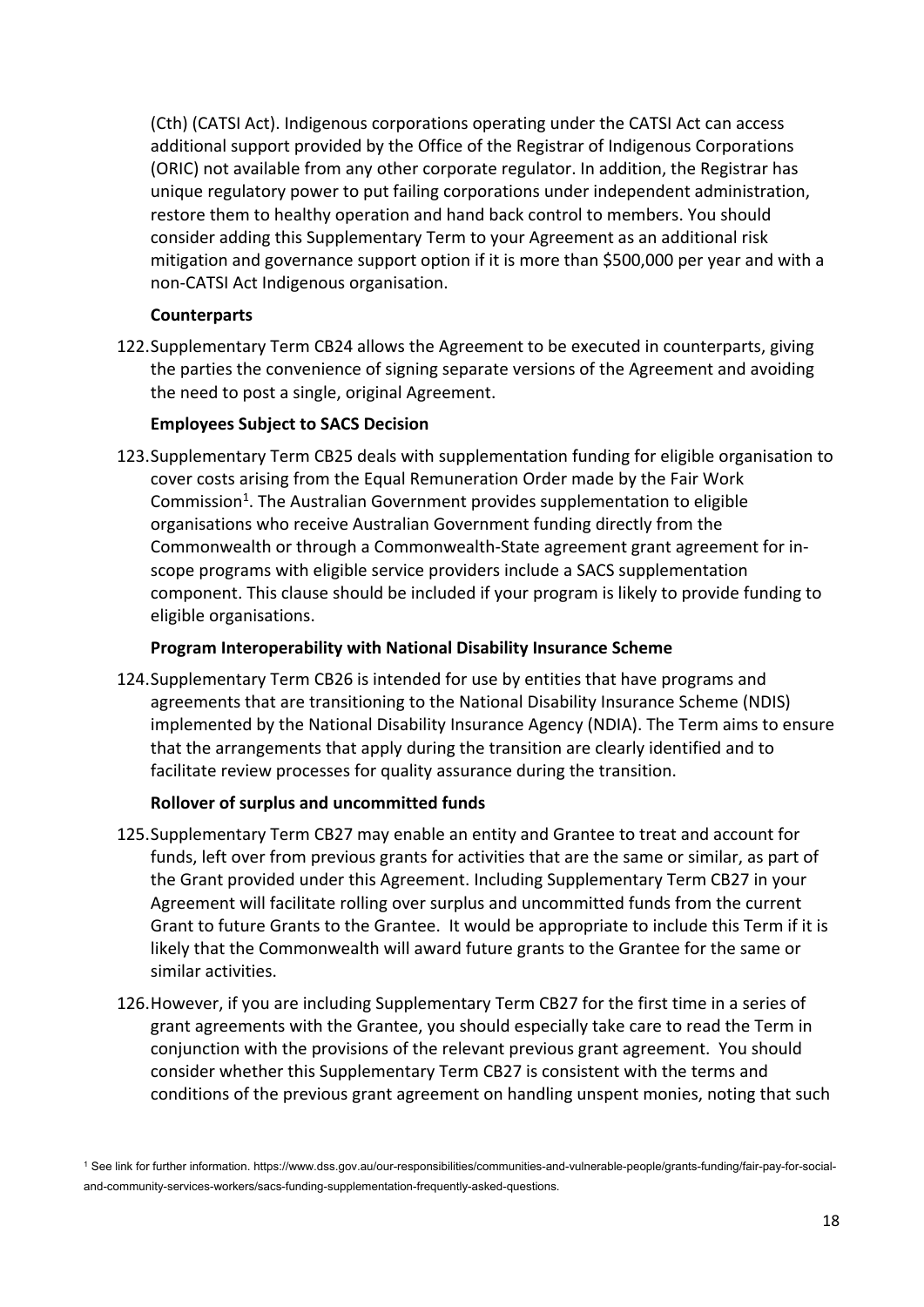terms may be expressed to survive termination or expiry of that agreement, just as clause CB27.5 provides that Supplementary Term CB27 survives termination or expiry of the Agreement. If you are in doubt, seek legal advice.

#### **Secret and Sacred Indigenous Material**

- 127.Supplementary Term CB28 is to protect information, knowledge or other material of special spiritual, cultural or customary significance which is considered to be sacred or of significance by an Indigenous Person or according to Aboriginal Tradition, as defined by clause CB28.1. Supplementary Term CB28 prevents any Secret and Sacred Indigenous Material from becoming Activity Material or Reporting Material and exempts this Material from record‐keeping requirements. Secret and Sacred Material is treated as the confidential information of the relevant Indigenous Person or community. However, if there is Secret and Sacred Indigenous Material relevant to the performance of the Activity, the Grantee is to inform the Commonwealth that it exists and is not being disclosed because it is Secret and Sacred Indigenous Material.
- 128.It would be appropriate to include Supplementary Term CB28 if the Grantee is an Indigenous person or organisation, or the Activity specifically involves Indigenous people or communities.

# **4. Part 4: Signatures**

- 129.The signatures page is where the Grantee and the Commonwealth indicate their assent to, and execute, the Agreement. Once the Agreement has been executed it will take effect, and the Parties will be legally bound by it.
- 130.Included in the template are signature blocks for four common legal structures that will be relevant for entities likely to receive grants from the Commonwealth. You can modify the signature page to suit the particular Grantee. If you are unsure of the appropriate way to execute the Agreement you should seek legal advice.
- 131.A model signature block has not been included for trustees. If the Grantee is the trustee of a Trust you will need to determine the appropriate method of executing the Agreement.
- 132.In some situations, a representative of the Grantee (other than a Director, such as the Parties' representatives) will be executing the Agreement on behalf of the Grantee. It is important that the signatory has sufficient authority to enter into the Grant on behalf of the Party they represent. You should ask the Grantee to confirm the way in which it will be executing the Agreement and the basis upon which this is being done. If necessary, seek legal advice.

# **5. Part 5: Commonwealth Standard Grant Conditions (Schedule 1)**

- 133.This part provides guidance on the Commonwealth Standard Grant Conditions (SGCs). The SGCs are a compulsory set of terms and conditions that automatically apply to all Agreements and all Grants using the template.
- 134.The SGCs comprise 21 clauses and a definitions clause. They cover categories such as:
	- undertaking the Activity
	- the relationship between the Commonwealth and the Grantee
	- conditions relating to the payment of the Grant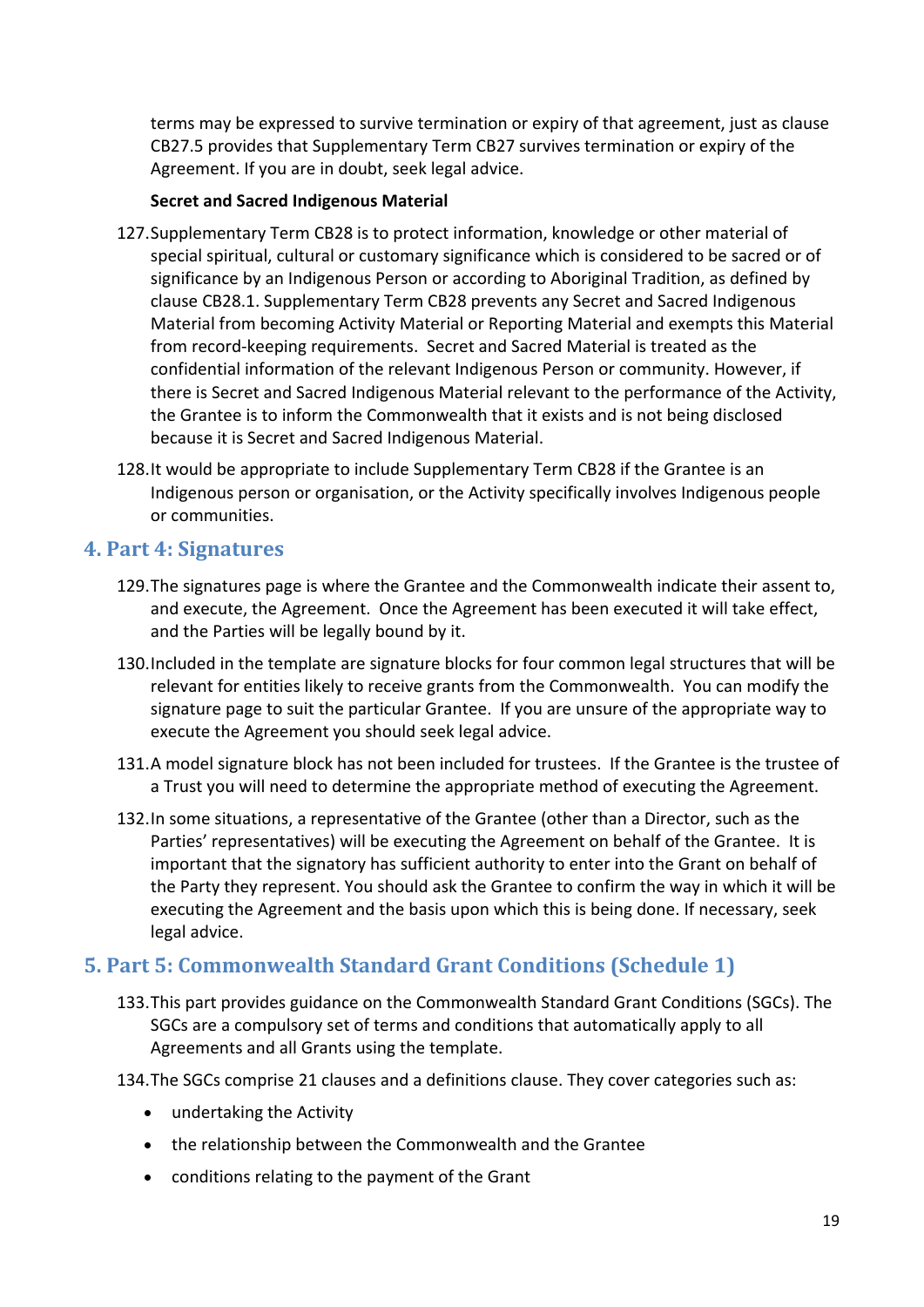- handling of information
- resolving disputes
- changing or ending the Agreement before its completion.
- 135.Certain of the SGCs contain Alternative Options to the default Condition. Where an Alternative Option has been provided, the Option will cover the position under the default SGC and impose broader or more specific obligations on the Grantee to allow the Commonwealth to more effectively manage Grants which may have higher risk elements.
- 136.Where more than one Option is provided, the second option will cover the positions under both the default Condition and Option 1. Note that where you elect to use an Option, you must substitute that Option in its entirety for the default Condition.
- 137.The SGCs (whether the default or an Option has been used) cannot be changed. However, some may be expanded by Supplementary Terms (see part 3 of the user guide). For example, including Supplementary Term CB3 Intellectual Property will give the Commonwealth a broader licence to Intellectual Property Rights than under SGC 17.

# **5.1 How is the Activity to be undertaken?**

- 138.This section of the user guide concerns the obligations on the Grantee when carrying out the Activity, as described in Item B of the Grant Details, and the subsequent reporting to be provided by the Grantee on the conduct and outcome of the Activity.
- 139.Under SGC1 the Grantee agrees to undertake the Activity according to the Agreement. This is the Grantee's main obligation under the Agreement. Where the Grantee fails to undertake the Activity in accordance with the Agreement it may trigger some of the other provisions, such as withholding payments (see SGC2 or SGC11) or reduction, suspension or termination for default (see SGC 19).
- 140.SGC13 sets out the reporting obligations of the Grantee. The default position under SGC13 requires the Grantee to provide the Reporting Material specified in Item E of the Grant Details.
- 141.Alternative Options 1 and 2 impose more specific obligations with respect to the Reporting Material to be provided. Option 1 requires the Grantee to provide any additional information as reasonably required by the Commonwealth, or to comply with the Commonwealth's reasonable requests, directions, or monitoring requirements. Option 1 also allows the Commonwealth to require the Grantee to provide additional reports if the Commonwealth has reasonable concerns about the performance of the Activity or the management of the Grant.
- 142.Option 2 contains an additional provision that is intended to address concerns where the Activity may not be fully meeting the purpose of the Grant, or where there may be Activity risks that need to be addressed which do not relate to the Grantee's performance of the Activity. This may be where, notwithstanding the Grantee's satisfactory performance of the Activity (for example, the provision of before school breakfast to school‐age children), the Activity is not meeting the purpose of the Grant (to improve school attendance of the children).
- 143.Option 2 provides that, by written notice from either Party, the other Party agrees to work cooperatively to consider and negotiate in good faith any proposed change to the Activity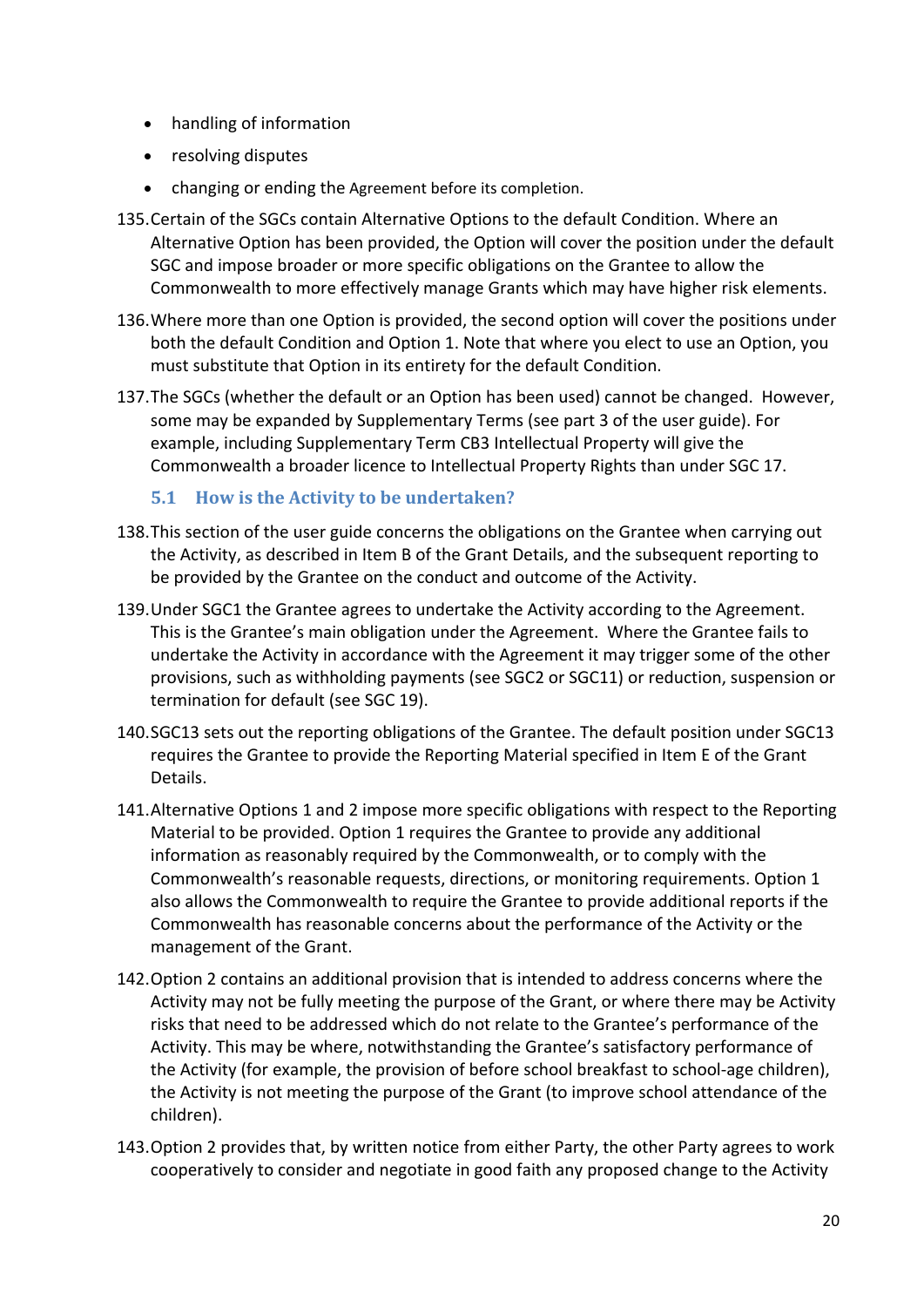so as to better align with the purpose of the Grant. Any such changes agreed by the Parties must be effected by variation under SGC8.

## **5.2 What conditions apply to payments?**

- 144.This section deals with the conditions that attach to the payment of the Grant. It covers making payments and repayments, withholding payments and spending payments.
- 145.SGC2 deals with payment of the Grant. While the performance of the Activity is the Grantee's main obligation under the Agreement, payment of the Grant in accordance with the Grant Details is the Commonwealth's main obligation.
- 146.This could be relevant where the Grantee has not complied with the Agreement, for example, by failing to meet milestones. Withholding payments can seriously impact on the ability of the Grantee to continue to undertake the Activity so this option should be carefully considered. Any issues with the Grantee's performance of the Agreement should be discussed with the Grantee in a timely manner. If a payment is withheld, it is important that the Grantee is made aware of the reason and the action the Grantee can take to address the issue. This will enable it to be resolved as quickly as possible.
- 147.Clause 2 allows the Commonwealth to take action where it reasonably believes the Grantee has failed to comply with the Agreement, or is unlikely to be able to perform the Activity, or manage the Grant, in accordance with the Agreement, the Commonwealth may be able to withhold the Grant, or take other action against the Grantee by giving notice. These other actions include the range of possible remedies open to the Commonwealth under SGC 19 which include:
	- A. reduction in the scope of the Agreement (clause 19.1);
	- B. suspension of the Grantee from the Activity (clause 19.2); or
	- C. termination of the Agreement (clause 19.3).
- 148.Alternative Options 1 and 2 to SGC2 allows the Commonwealth to impose more specific requirements on the Grantee with respect to the Grant. These requirements are that the Grant must be held in a bank account controlled by the Grantee (Option 1), or that the relevant bank account must be established solely for the purposes of the Activity and separate from the Grantee's other operational accounts (Option 2).
- 149.Note that to retain the Commonwealth's full options to invoke one of these actions under SGC19, it is important that any the notice under SGC2 has been correctly issued and any subsequent non-compliance by the Grantee has been carefully documented.
- 150.A SGC2 notice will also operate as a trigger clause for the following Supplementary Terms if they have been imported into the Agreement from the Clause Bank:
	- CB16. Step-in rights
	- CB17. Grant Administrator
	- CB18. Management Adviser
- 151.SGC9 deals with the taxation implications of a Grant. Under default SGC9, the Grantee agrees to pay GST payable on supply made under the Agreement. The Alternative Option allows the Commonwealth to issue the Grantee with a recipient created tax invoice.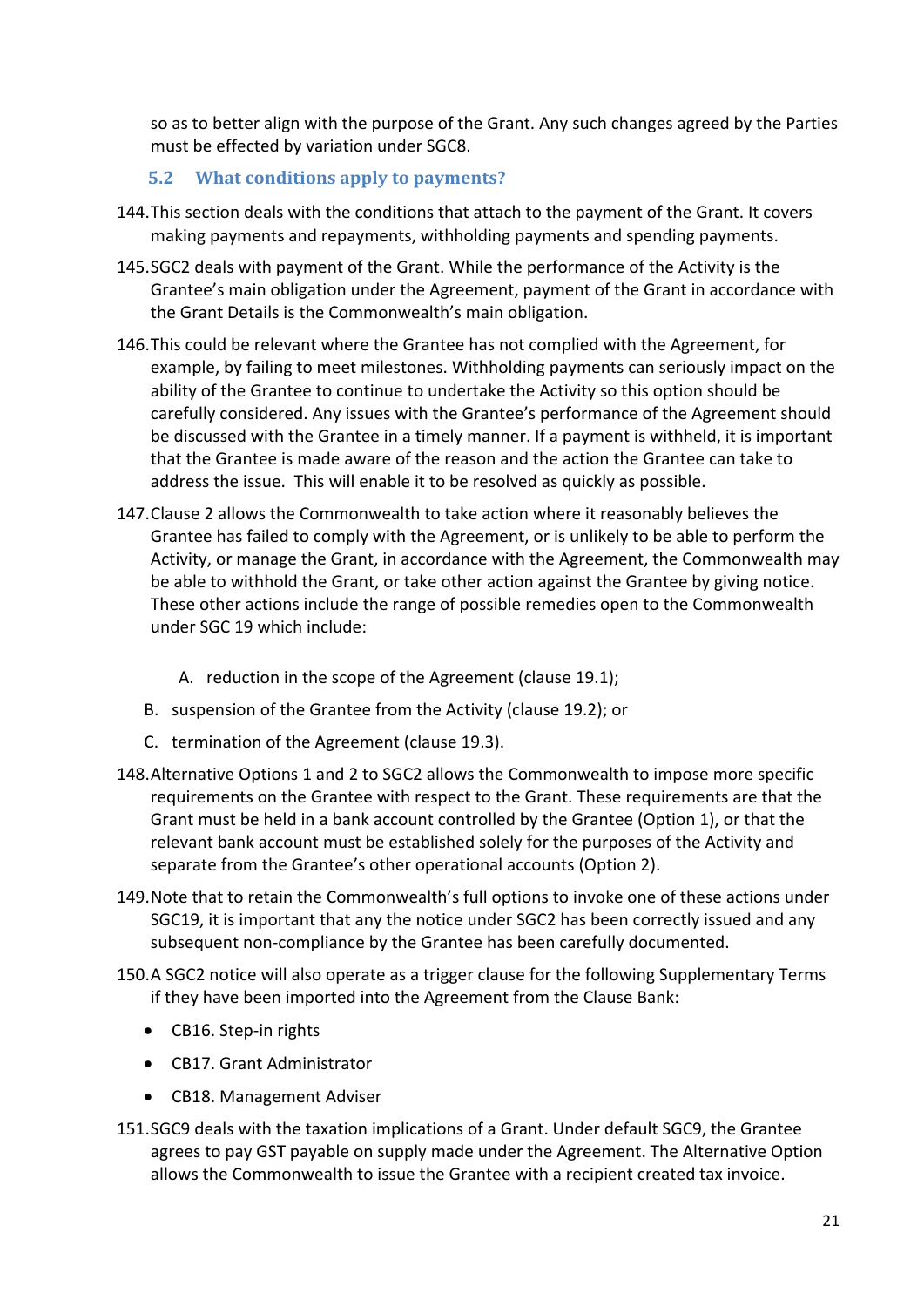- 152.SGC10 contains the second main obligation on the Grantee, which is to spend the Grant for the purpose of the Activity only. It also requires the Grantee to provide a signed statement verifying that the Grant was spent in accordance with the Grant Details within one month after the Activity Completion Date.
- 153.SGC10 sets out the requirements in relation to financial reporting and acquittals. At item 'E. Reporting' in the Grant Details, you should specify the form and content of the signed statement. You should also indicate who should sign the statement. This may be the Grantee's representative as indicated at item 'F. Party representatives and address for notices' of the Grant Details. In other circumstances, it may be appropriate to specify some other representative of the Grantee, for example, the chief financial officer.
- 154.The default position under SGC10 is that the Grantee agrees to provide the Commonwealth with a signed statement verifying the proper expenditure of the Grant with one month of the Activity's completion date.
- 155.SGC10 also allows the Commonwealth to impose more specific obligations. Option 1 allows the Commonwealth to require the Grantee to provide an income and expenditure statement in relation to the Grant and the Activity at least every 12 months during the term of the Activity. Option 2 allows the Commonwealth to require the Grantee to provide independently audited financial acquittal reports after each 12 month anniversary of the Activity's start date during the term of the Activity. Option 2 also sets three months as the default timeframe for the first report after the Activity Completion Date if no other timeframe is set by the Commonwealth.
- 156.Under SGC11, the Commonwealth can require the Grantee to repay any amount of the Grant that is misspent or that is additional to the requirements of the Activity, unless agreed otherwise.
- 157.SGC11 also allows the Commonwealth to deduct an amount to be repaid from future payments of the Grant (or deal with that amount as directed by the Commonwealth) rather than requiring repayment. This may be more administratively efficient where there are future payments of the Grant to be made. You should be careful when deducting from future payments where there are multiple Grants under the one Agreement. Each Grant should be separately accounted for and excess or misspent amounts of one Grant should generally not be 'transferred' or 'set‐off' against other Grants with the same Grantee.
- 158.Supplementary Term CB27 Rollover of Surplus and Uncommitted Funds can enable an entity and Grantee to treat and account for funds, left over from previous grants for activities that are the same or similar, as part of the Grant provided under this Agreement.

#### **5.3 How is the relationship governed?**

- 159.This section of the user guide concerns the relationship between the Commonwealth (represented by your entity) and the Grantee. It covers acknowledgements, notices, subcontracting, conflict of interest, the legal relationship between the Parties, and variations to the Agreement.
- 160.SGC3 deals with acknowledgements. It is common practice for a recipient of an Australian Government grant to acknowledge the Australian Government's support in grant‐related material and this is required by SGC3. There may be specific wording that you would like used, such as a reference to the grant program under which the Grant is provided. SGC3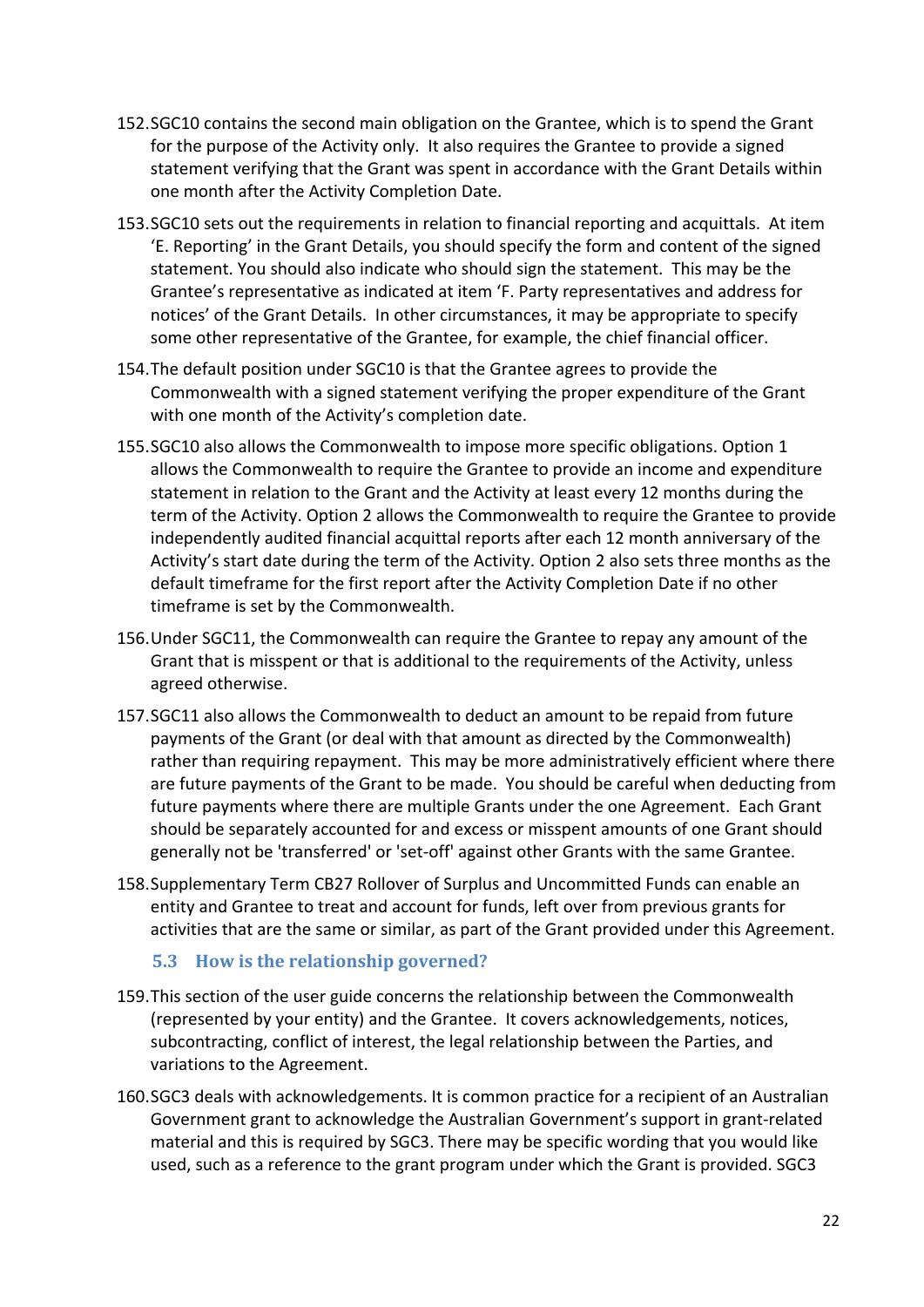also prohibits any public announcement by the Grantee of the awarding of the Grant in connection with the Agreement without the Commonwealth's prior written approval.

- 161.Often the form of the acknowledgement will include the Commonwealth Coat of Arms or the administering entity's logo. The Alternative Option to SGC3 allows the Commonwealth to prohibit use of the Commonwealth Coat of Arms in connection with the Grant or Activity without the Commonwealth's prior written approval.
- 162.SGC4 sets out when and how one Party must give the other Party notice. SGC4 requires both the Commonwealth and the Grantee to notify the other if something happens that is reasonably likely to have a negative effect on the carrying out of the Activity, the management of the Grant or anything else that party is required to do under the Agreement.
- 163.SGC4 requires all notices given by a Party under the Agreement be in writing and addressed to the other Party's representative (as specified in item 'F. Party representatives and address for notices' of the Grant Details or as most recently updated). Notices in writing include electronic communications such as email.
- 164.The Alternative Option to SGC4 sets out when a notice is deemed to have been effective. The Alternative Option also enables the Commonwealth to give the Grantee notice of certain minor or administrative changes to the Agreement without the need for a formal variation in accordance with SGC8. The notice must be in accordance with SGC4. This is limited to minor or administrative changes that do not increase the Grantee's obligations under the Agreement, such as a change of contact details, indexation or a change of reporting date to the benefit of the Grantee. Any such changes are legally binding. If there is any doubt about whether the change is minor or administrative and doesn't increase the obligations of the Grantee, a formal variation to the Agreement should be made. A Notice of Change template is available for use in making these minor or administrative changes.
- 165.While notices under SGC4 will need to be in writing by the Party giving notice, not all communication between the Parties needs to be in writing and signed. Generally, written notification will be required for any official correspondence in relation to the Grant or under the Agreement, such as accepting reports, withholding payment (see SGC2), reduction, suspension or termination for fault (see SGC19) and cancellation for convenience (see SGC20).
- 166.Day‐to‐day interaction between you and the Grantee can be undertaken in a less formal setting. However, you should ensure that appropriate file notes and other records are kept and that anything significant is confirmed in writing.
- 167.SGC5 clarifies that the Agreement does not make either Party the employee, agent or partner of the other Party. It also makes it clear that no Party can bind or represent the other Party to someone outside the Agreement (i.e. the Grantee is not part of your entity, or able to speak on behalf of your entity, just because it is undertaking the Activity).
- 168.SGC6 deals with subcontracting. Under the default SGC6, the Grantee is not required to obtain the Commonwealth's approval prior to engaging subcontractors. The Grantee remains responsible for the compliance of subcontractors with the Agreement. The Grantee is still required to provide the details of any subcontractors to the Commonwealth upon request.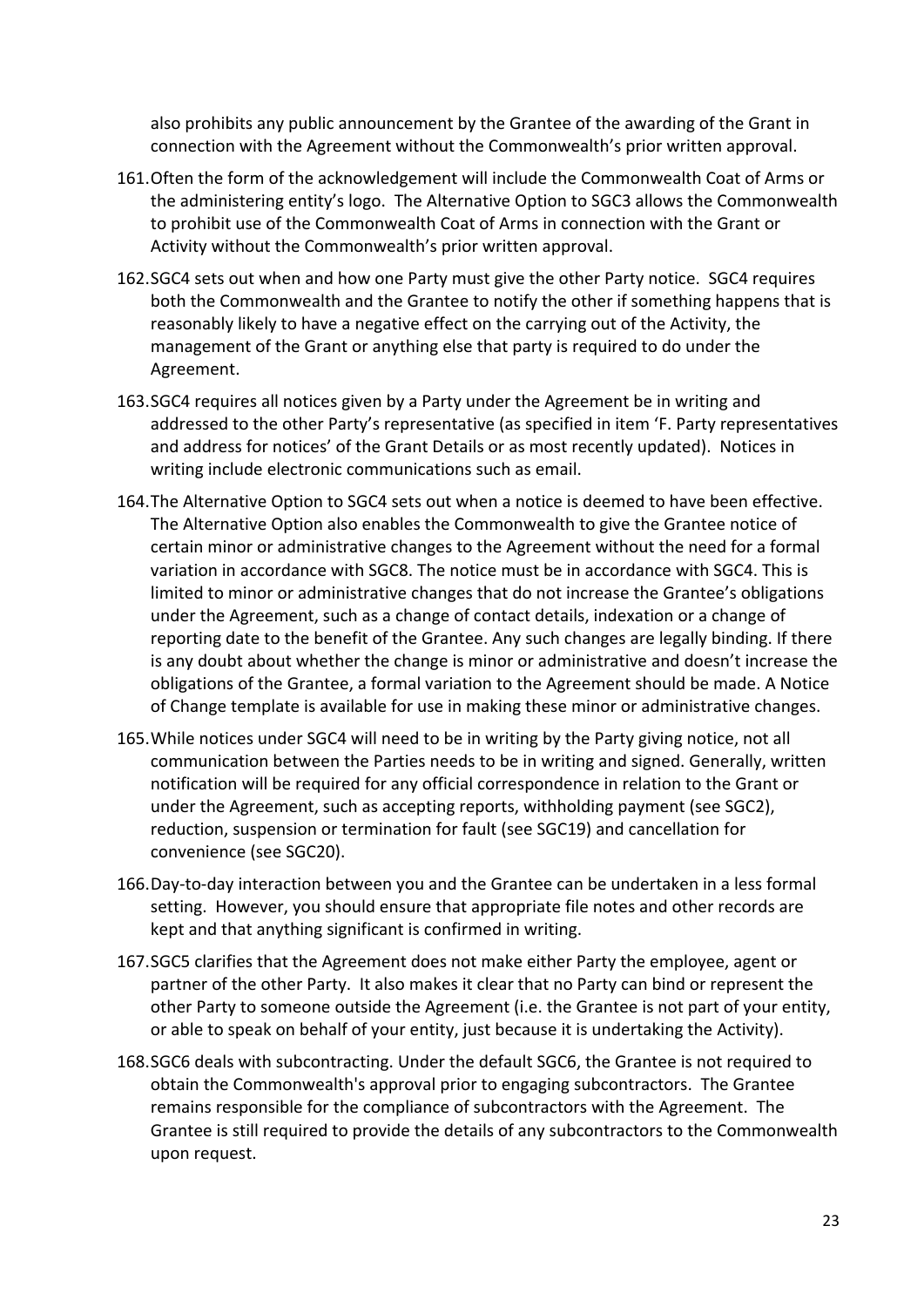- 169.The Alternative Options of SGC6 allows the Commonwealth to impose more specific requirements in respect of subcontracting. Option 1 allows the Commonwealth to require the Grantee to seek the Commonwealth's prior written consent (on any reasonable and appropriate conditions) before the Grantee can subcontract any part of the performance of the Activity. Option 2 allows the Commonwealth to impose the additional requirement that the Grantee agrees to remove a subcontractor from the Activity at the reasonable request of the Commonwealth.
- 170.It will be the Grantee's responsibility to manage any issues with subcontractors, given they are best placed to do this. Under the Agreement, the Grantee is required to ensure that all relevant aspects of the Agreement are complied with, regardless of whether subcontractors are involved.
- 171.Under SGC7, the Grantee agrees to notify the Commonwealth promptly of any conflict of interest issues, which could affect its performance of the Agreement. The inclusion of a conflict of interest provision is common for most types of agreements with the Commonwealth. The Grantee is also required to take action to resolve conflict, which will depend on the nature of the conflict.
- 172.Where the Grantee fails to take appropriate action to resolve a conflict, you may be entitled to enforcement provisions, such as withholding payments.
- 173.SGC8 requires that any variations to the Agreement are recorded in writing and signed by both Parties. It is not uncommon for a grant agreement to need to be varied during the life of the agreement. For example, intervening factors may require milestones or the timing of payments to change. While these issues are likely to be initially addressed through discussions with the Grantee, it is important that any variations are formally recorded in writing and signed by the appropriate personnel. This reduces the risk of uncertainty regarding the Parties' respective roles and responsibilities. The SGC4 Alternative Option provides for those minor or administrative changes that do not increase the Grantee's obligations to be notified to the Grantee without the need for a variation.
- 174.SGC8 also clarifies that the Grantee cannot assign its rights or obligations without the Commonwealth's approval and that waiver of any right under the Agreement can only be effected by signed written notice.

#### **5.4 How is information to be handled?**

- 175.This section of the user guide deals with information under the Agreement. It covers record keeping, intellectual property, privacy and confidentiality.
- 176.SGC12 sets out the record keeping requirements under the Agreement. Under the default position in SGC12, the requirement for the Grantee to maintain records of expenditure ceases when the Agreement ends. The Alternative Option of SGC12 requires the Grantee to maintain specific classes of records for five years after the Activity Completion Date. Note that it is important that the Agreement End Date is after the time that all reports are provided.
- 177.SGC17 contains the default position under the Agreement with respect to Intellectual Property Rights (IPR). This is that the Grantee owns all IPR in Activity Material and Reporting Material, except in the case of Existing Material with IPR originally owned by someone other than the Grantee. Whoever is the original owner of IPR in Existing Material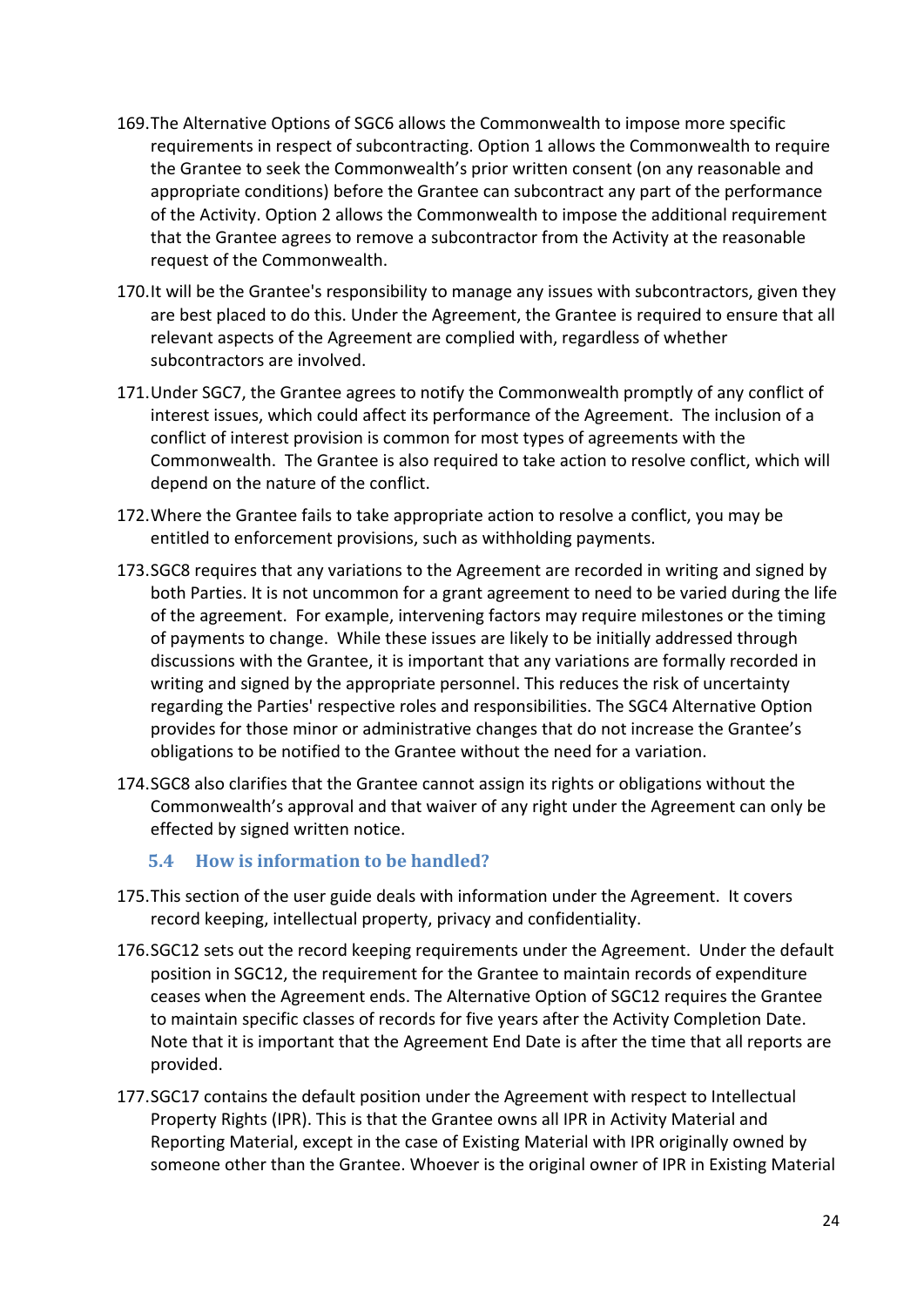retains ownership. The Commonwealth is granted a licence with regard to Reporting Material only for Commonwealth Purposes. Activity Material, Reporting Material, Existing Material and Commonwealth Purposes are defined in SGC22.

- 178.The default licence in SGC17 allows the Commonwealth to adapt and use the reports, and the intellectual property contained in them free for Commonwealth Purposes (which do not include commercial purposes). This licence covers, for example, reporting to Ministers or publishing on the entity website. Activity Material is specifically excluded from the default licence.
- 179.Where the purpose of the Grant is to produce some sort of product, such as a pamphlet or training tools, which the Commonwealth may want to use or adapt, the licence granted under SGC17 is likely to be insufficient. Supplementary Terms 'CB3 Intellectual property in Activity Material', CB3A Intellectual property – research' and 'CB3B Creative Commons licence' expand the rights and obligations relating to intellectual property in Activity Material (see Part 3 above).
- 180.The default licence granted under SGC17 does not include specific provisions dealing with moral rights. If the proposed Activity includes the development of indigenous intellectual property; matters with a distinct religious, spiritual, moral or ethical context; work where there is a high degree of artistic sensitivity; or work that may need to be heavily adapted or edited by the Commonwealth, you should consider using Supplementary Term CB3 from the Clause Bank, which requires the Grantee to obtain written moral rights consents. If indigenous intellectual property is involved, you should also consider including Supplementary Term 'CB28 Secret and Sacred Indigenous Material'.
- 181.SGC14 defines the obligations on the Grantee with regard to Personal Information under the Agreement. Under the default Condition, the Grantee agrees to comply with the *Privacy Act 1988*, and not to do anything which, if done by the Commonwealth, would be a breach of the *Privacy Act 1988*.
- 182.The Alternative Options impose more specific obligations upon the Grantee. Option 1 will require the Grantee to make any subcontractor or personnel aware of its obligations when dealing with personal information, and to immediately notify the Commonwealth of any breach in the handling of personal information.
- 183.Option 2 allows the Commonwealth to prohibit the Grantee from sending any personal information outside Australia without the Commonwealth's written approval.
- 184.SGC15 concerns confidentiality. It is designed to be consistent with the obligations that exist at common law regarding confidential information.

#### **5.5 How are risks managed?**

- 185.This section of the user guide deals with the management of certain risks under the Agreement. It covers insurance. Determining what is adequate insurance for a given Activity depends on the nature and circumstances of the Activity and the Grantee. The template assumes the Grantee, rather than the Commonwealth, is best placed to assess the type and amount of insurance required for the Activity.
- 186.The default position under SGC16 requires the Grantee to maintain adequate insurance, and to provide proof of insurance when requested. It is important for entities to be aware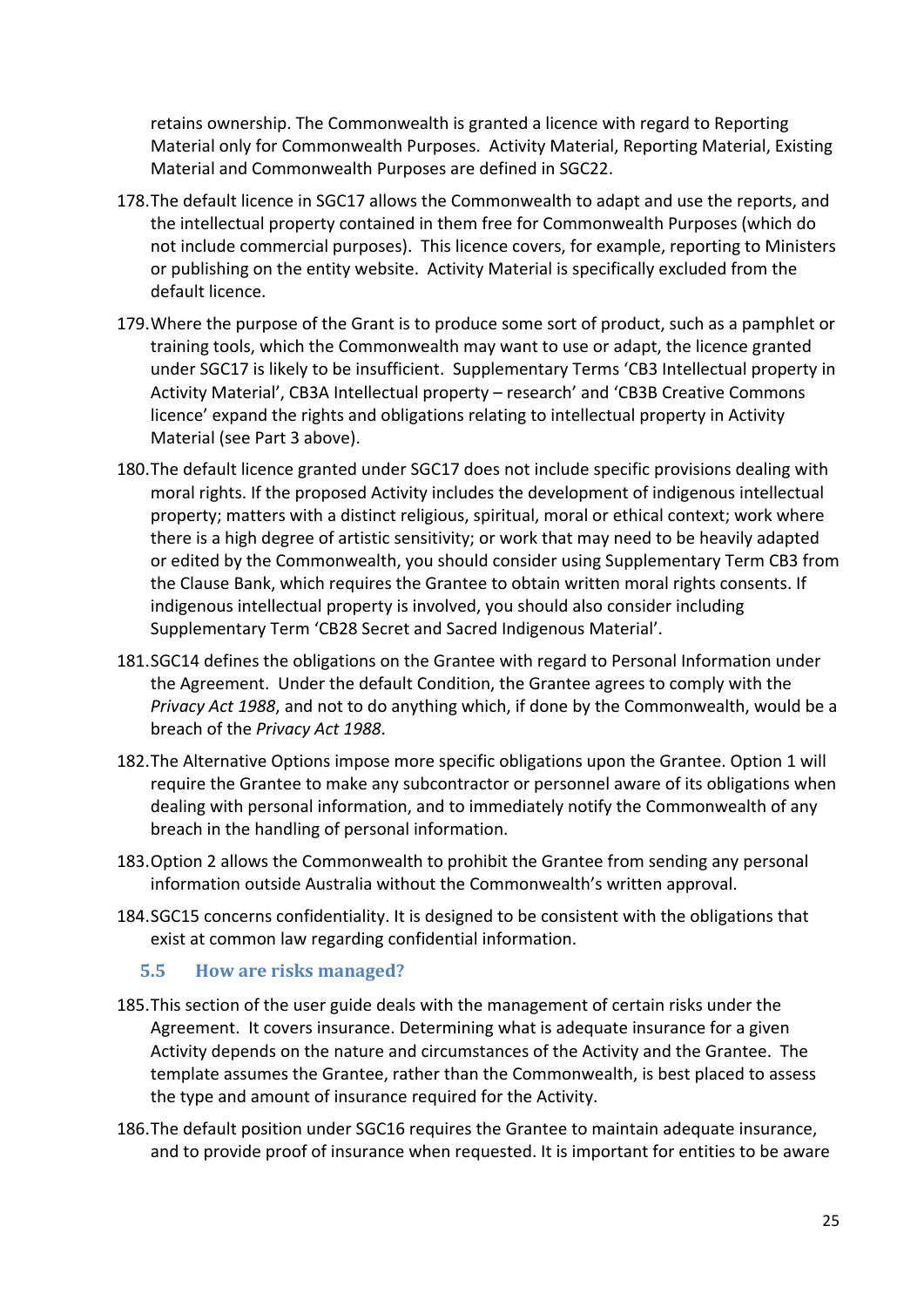whether the risk for which the Grantee is expected to obtain insurance is in fact insurable. If in doubt speak to the risk or assurance area of your entity.

- 187.Option 1 requires the Grantee to maintain a range of common insurance policies for so long as any obligations remain in connection with the Agreement. This Option also allows the Commonwealth to specify any additional insurance under the Grant Details.
- 188.Option 2 allows the Commonwealth to require the Grantee to conduct a risk assessment to determine what insurance would be appropriate to mitigate risks identified in the risk assessment.

#### **5.6 How are disputes resolved?**

- 189.This section of the user guide deals with dispute resolution under the Agreement. The expectation is that the Parties will seek to resolve disputes through negotiation before resorting to litigation.
- 190.SGC18 requires the Grantee and the Commonwealth to attempt to resolve any disputes by negotiation before initiating any legal proceedings. However, the requirement to negotiate does not apply to actions relating to termination, cancellation or urgent litigation.
- 191.Importantly, both Parties must continue to perform their respective obligations under the Agreement even where a dispute exists. This ensures that unrelated aspects of the Activity are not disrupted during the course of negotiations in relation to a dispute.

#### **5.7 How is the Agreement ended early?**

- 192.This section deals with some ways the Agreement can be ended before the Completion Date. It covers termination and cancellation as well as clauses that survive the end of the Agreement.
- 193.SGC19 allows the Commonwealth to take action when the Grantee has failed to comply with the Agreement. In circumstances where the Commonwealth believes that the non‐ compliance is capable of remedy, SGC19.2 allows the Commonwealth to suspend the Grantee from further performance of the Activity.
- 194.If the Commonwealth believes that the non‐compliance is not capable of remedy, or the Grantee has failed to comply with a notice to remedy, SGC19.1 allows the Commonwealth to reduce the scope of the Agreement by written notice.
- 195.SGC19.3 allows the Commonwealth to terminate the agreement where the Commonwealth believes the Grantee committed certain breaches of the Agreement, or the Grantee has provided false or misleading statements in their application for the Grant, or the Grantee has encountered substantial financial difficulties.
- 196.Terminating or reducing the scope of an Agreement for default has serious implications. In addition to considering the policy and program issues, you should consider seeking legal advice before using SGC19 to take such action against a Grantee.
- 197.SGC20 provides that the Commonwealth may cancel or reduce the scope of the Agreement in limited circumstances, even though the Grantee may not have breached its obligations under the Agreement. The two circumstances include where there is a change in government policy, or where there is a Change in the Control of the Grantee which the